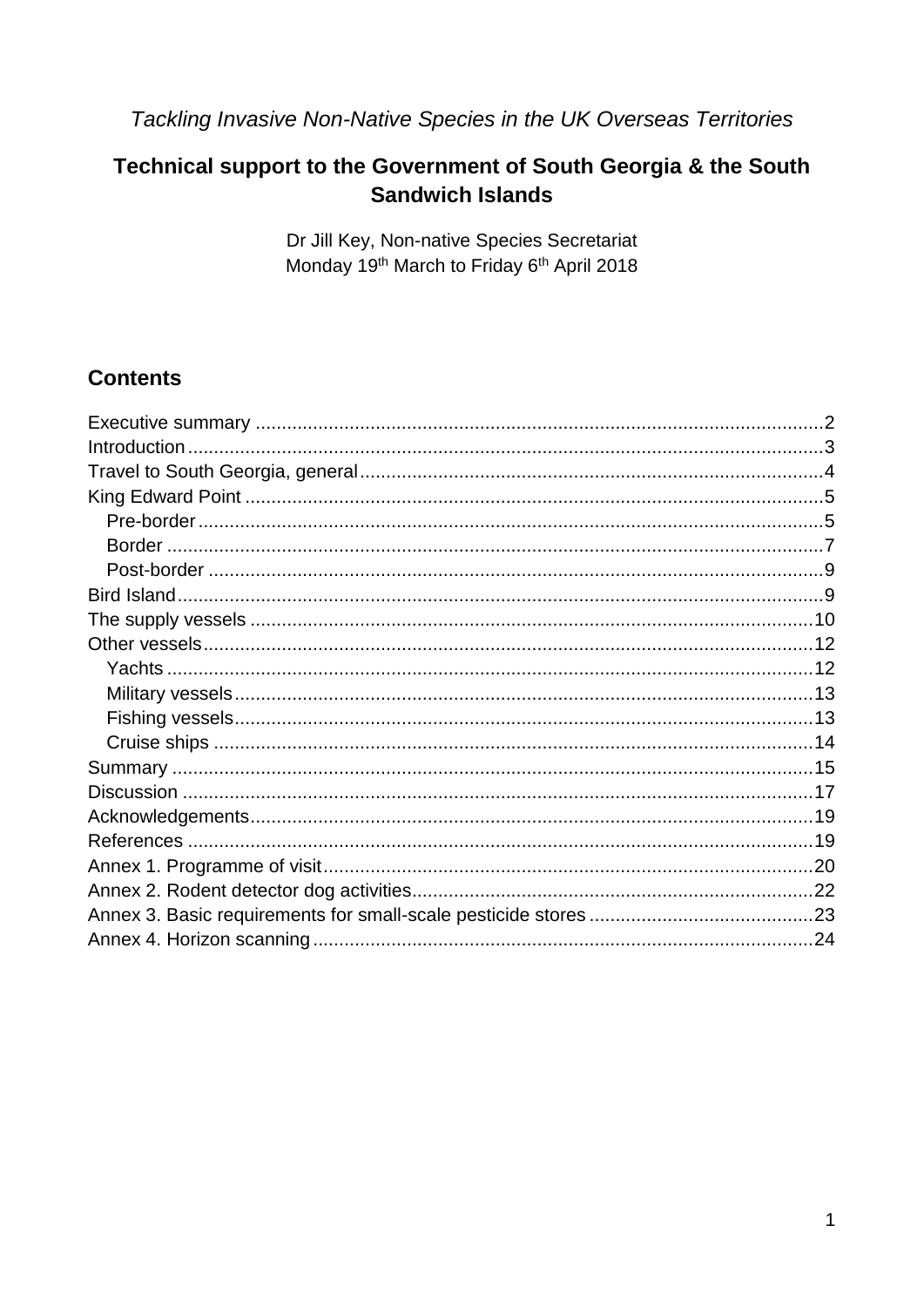### <span id="page-1-0"></span>**Executive summary**

- A visit to provide technical support to the Government of South Georgia & the South Sandwich Islands (GSGSSI) took place from Monday 19<sup>th</sup> March to Friday 6<sup>th</sup> April 2018.
- Travelling on the MV *Pharos SG*, the new biosecurity facility on Bird Island was inspected on a half-day visit, and biosecurity facilities and procedures at King Edward Point (KEP) on South Georgia checked over a 3-day visit.
- In addition, the ports of departure for vessels from the Falkland Islands were visited and the rodent detector dog trial observed at two of them.
- A draft report includes a total of 27 recommendations to strengthen the biosecurity system.
- On the whole, the actions being undertaken to reduce the risk of a new rodent incursion to South Georgia are good. There is a mix of detection devices being used, people are enthusiastic and aware, and rodent presence is being tackled across the biosecurity continuum: pre-border, border and post-border.
- A key gap identified is the risk of rodents entering the pathway in the Falklands. This can occur through:
	- o cargo (from any source);
	- o vessels (for example, yachts depart from rodent infested ports in Stanley and then moor alongside jetties at Grytviken and KEP; rat guards on the supply vessels are ineffective in the challenging weather conditions of the South Atlantic).
- Incorporation of the rodent detection dogs on a long-term basis would mitigate this risk substantially. Dogs should routinely check vessels, ports, cargo and equipment in the Falklands before departure to South Georgia. Biosecurity actions should be moved pre-border as much as possible.
- Provision in Stanley of a heat treatment facility for goods, where appropriate, would also help reduce the risk of infested cargo reaching South Georgia.
- It is recommended that vessels mooring alongside jetties at KEP and Grytviken are kept to a minimum consistent with cargo handling and health and safety considerations.
- In addition, the proposed new biosecurity facility at KEP will greatly assist in the inspection of goods on arrival. The current facility is now too small for the amount of goods and equipment passing through.
- The primary biosecurity focus is on reducing the risk of rodent incursion on South Georgia post-rat eradication, and quite rightly. There is more limited attention to the risk of introducing non-native invertebrate or plant species. Both are broadly covered within the existing procedures but some recommendations are made specifically to reduce these risks.
- A horizon scanning exercise for South Georgia will take place in October 2018 to identify the priority non-native species most likely to arrive. This will inform further actions to strengthen the biosecurity system.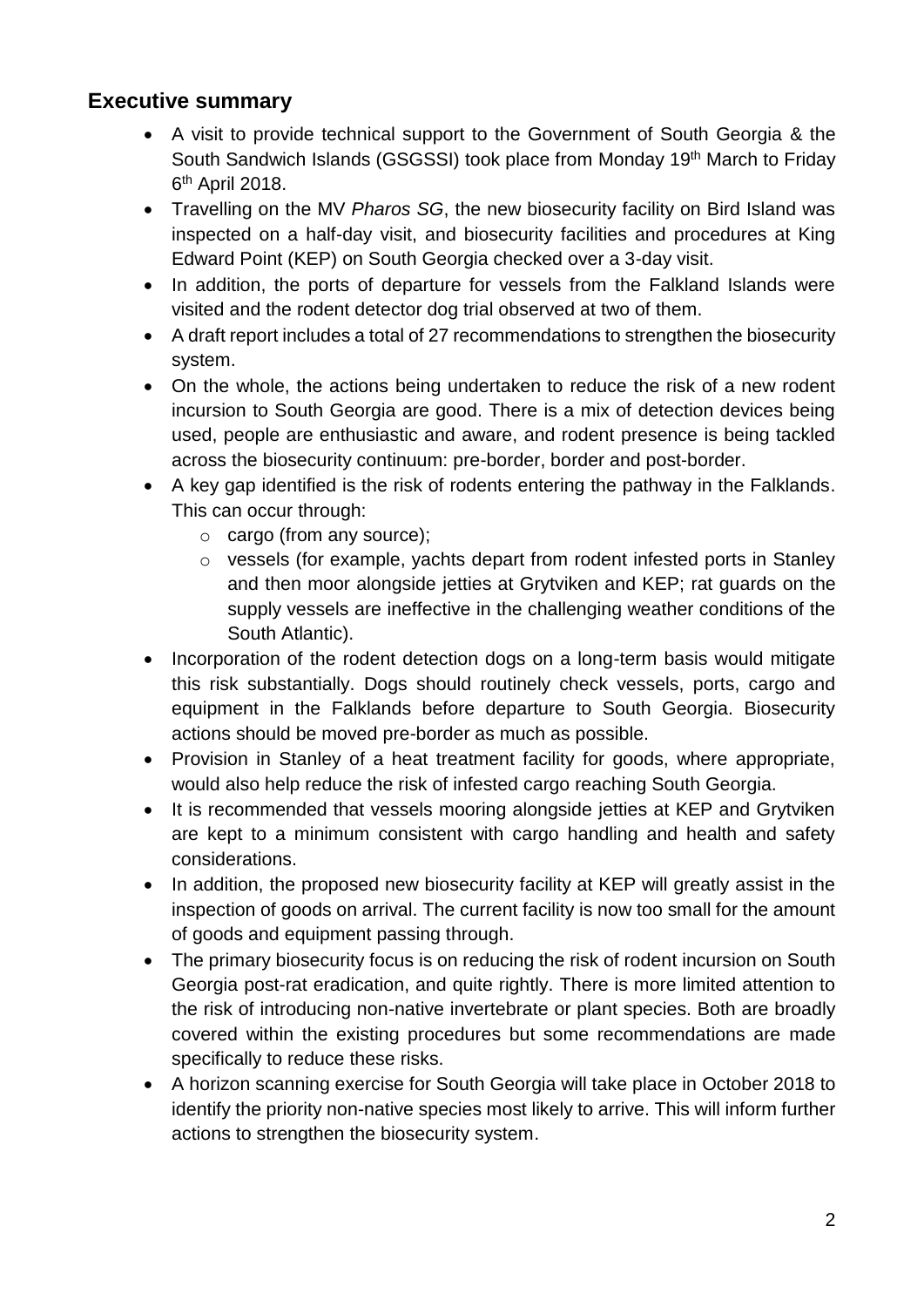## <span id="page-2-0"></span>**Introduction**

In 2016 Defra and the GB Non-native Species Secretariat (NNSS) secured £1 million funding from the FCO's Conflict, Stability and Security *Fund (CSSF)* for the project *Tackling Invasive Non-Native Species in the UK Overseas Territories* over four years to help the development of comprehensive biosecurity for the Overseas Territories (OTs) by providing them with access to UK Government expertise on risk analysis, pathway management, pest identification, horizon scanning, contingency planning, rapid response capability and species management.

The NNSS was requested to provide technical support under the project to the Government of South Georgia & the South Sandwich Islands (GSGSSI) on minimising biosecurity risks to South Georgia, primarily to protect the investment made in the South Georgia Heritage Trust (SGHT) rat eradication programme of 2011 to 2015, and GSGSSI ongoing weed eradication work.

Terms of reference for the visit were as follows:

- Review of current biosecurity procedures and their implementation to identify ways in which they could be improved or developed further, identifying key gaps or risks.
- Review biosecurity procedures and practices for packing and loading cargo in the Falkland Islands (FI), as well as biosecurity and pest control practices in-place in and around the wharf area.
- Assess the pest control practices in place on-board the vessels departing for SGSSI.
- At King Edward Point (KEP) and Bird Island, review biosecurity procedures and practices for off-loading and unpacking cargo on-island, and an assessment of what additional biosecurity measures will be required beyond the rodent detector dog trial and new biosecurity facility at KEP. This would include an analysis of options incorporating suggestions from stakeholders such as SGHT to provide a clear framework with which to develop biosecurity further and a rationale for priority actions.
- Assess biosecurity protocols, for example, for inspection of fresh produce.
- Review the monitoring, surveillance and emergency response plans for terrestrial non-native species in South Georgia.
- Provide a concise report with practical recommendations to strengthen the existing biosecurity system.

The visit took place from Monday 19<sup>th</sup> March to Friday  $6<sup>th</sup>$  April 2018, travelling on board the vessel MV *Pharos SG* to Bird Island and King Edward Point. I was accompanied throughout the visit by Mr Ross James, Visitor Management Officer, GSGSSI.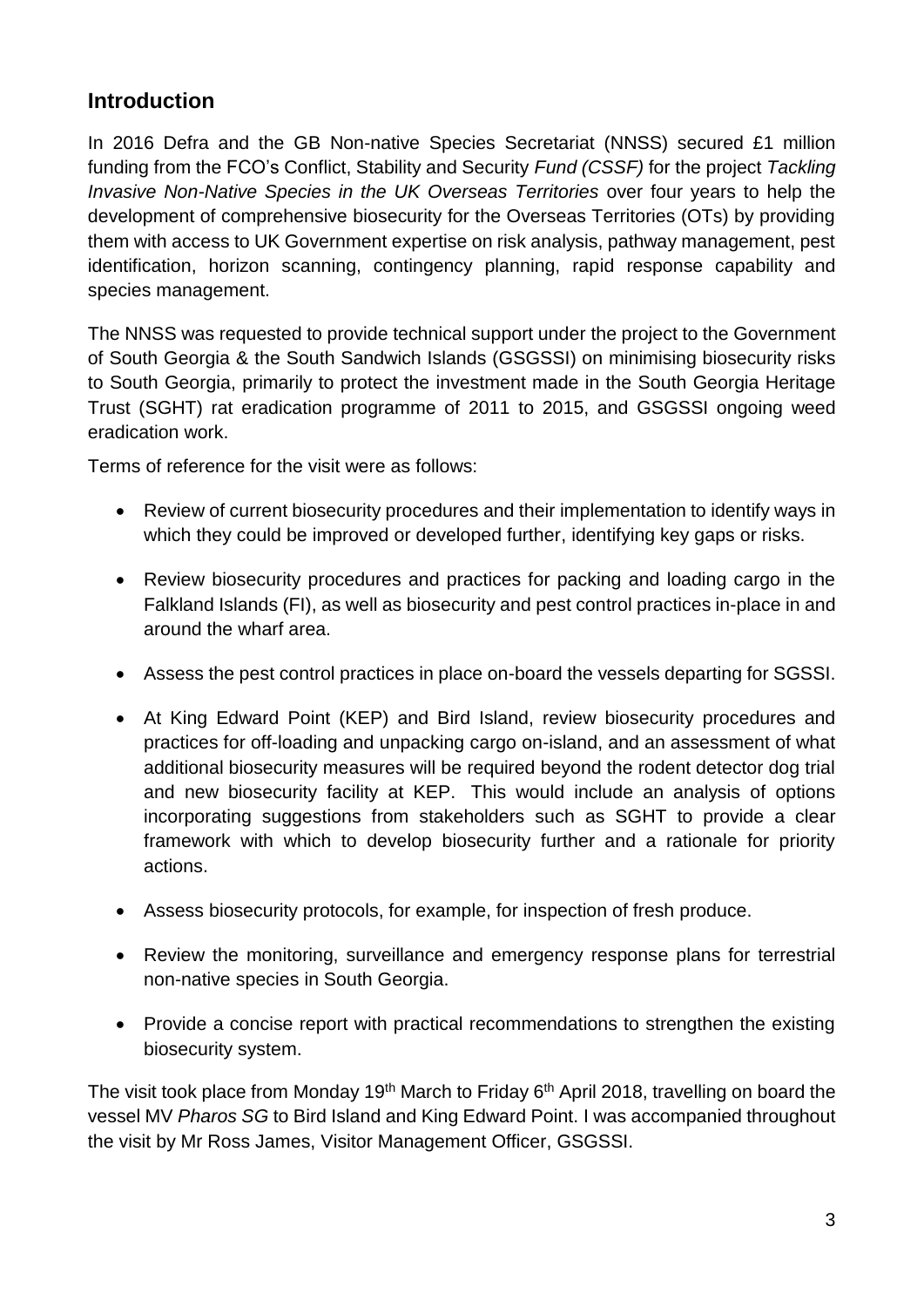## <span id="page-3-0"></span>**Travel to South Georgia, general**

For travellers on the RAF air bridge from Brize Norton, biosecurity information is received along with the ticket as a section in the Falkland Islands Government Overseas (FIGO) Office document "Flights from the United Kingdom to the Falkland Islands". There is no biosecurity information or signage at Brize Norton, and the biosecurity video was not shown on the flight; apparently the video will be loaded onto the aircraft system and be routinely shown after the next aircraft service.

Biosecurity signage is present in arrivals at Mount Pleasant Airport (MPA) in the Falkland Islands at the baggage carrousel, and there is also a quarantine amnesty bin.

*Recommendation 1: Biosecurity signage should be placed at Brize Norton check-in for flights to the Falklands. This will serve both the Falkland Islands and South Georgia, perhaps using the brand "Gateway to the Antarctic". Signage could take the form of colourful pull-up banners with simple messaging.*

*Recommendation 2: The handout "Flights from the United Kingdom to the Falkland Islands" should be revised to include cleaning footwear and checking for seeds in clothing, footwear and baggage.*

*Recommendation 3: The biosecurity video should be shown on the RAF flight, before arrival in the Falklands. In addition, the biosecurity video could be shown in arrivals at the baggage carrousel.*

GSGSSI should collaborate with the Falkland Islands Government (FIG) to deliver recommendations 1 to 3. Negotiations are in hand to ensure that the biosecurity video is shown on the LATAM flight from Chile.

Passengers on the *Pharos SG* receive the handout "GSGSSI: Joining and pre-embarkation instructions for passage on the MV *Pharos SG*" which includes a section on biosecurity, and a link to Biosecurity Handbook which they are "encouraged" to study. This wording is rather loose: it should be mandatory reading.

*Recommendation 4. The document "GSGSSI: Joining and pre-embarkation instructions for passage on the MV Pharos SG" should make it clear that travellers are required to have read and complied with the latest edition of the Biosecurity Handbook. Note that this requirement can't be effectively policed, it will result in raised levels of awareness and relies on voluntary compliance.*

The Biosecurity Handbook 2017 – 2018 is very comprehensive, covering visitors, vessels and cargo, but the full range of advice is not relevant to all users and it could be made more user-friendly.

*Recommendation 5: During the next annual revision of the Biosecurity Handbook consider ways of formatting it so that relevant information for the distinct main user groups is easier for each to identify:*

o *Yachts*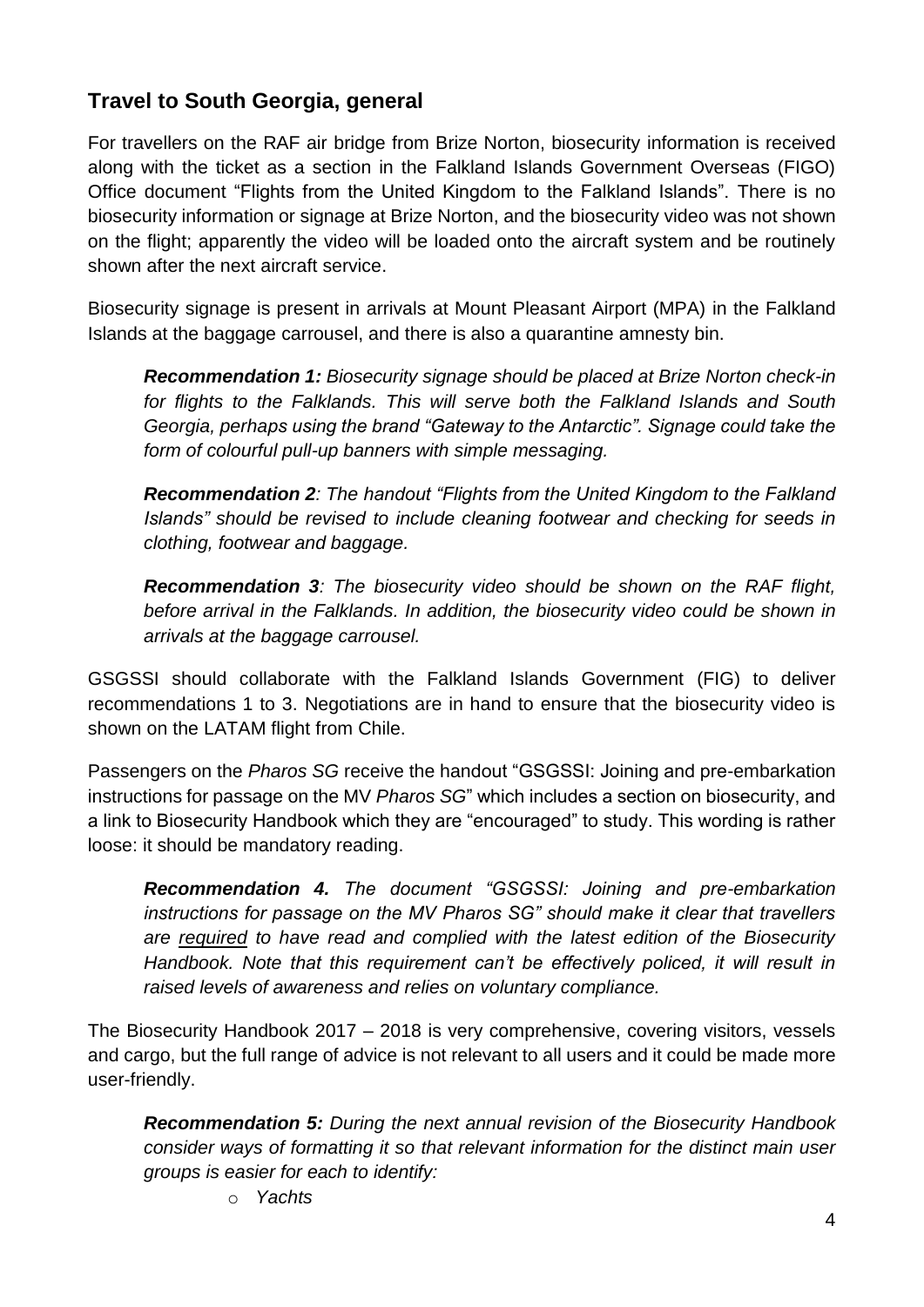- o *Cruise ships*
- o *Expeditions*

## <span id="page-4-0"></span>**King Edward Point**

### <span id="page-4-1"></span>Pre-border

Observations below all refer to the MV *Pharos SG*, the vessel on which I travelled to South Georgia.

All passengers are given a biosecurity briefing by the captain the day before first landing in Bird Island / South Georgia which consisted of an explanation of the main points by the captain and a briefing video. At 1-hour, the biosecurity and wildlife protection messages get lost towards the end, and the video tests the endurance of those who have yet to find their sea-legs. A much shorter, focused video would be better. Crew who had previously landed at South Georgia were not obliged to attend the briefing, but all signed the self-audit check list.

*Recommendation 6: Create a new, short version of the South Georgia briefing video, ca 10mins in length, and consisting only of the messages to do with biosecurity and wildlife protection such as:*

- o *Clean footwear – deep treads, narrow treads*
- o *Clean rucksacks, inside*
- o *Pockets, turn ups, etc*
- o *Velcro, dangers - gaiters*
- o *Avoiding trampling delicate vegetation*
- o *Distance from wildlife*
- o *How to manage a fur seal encounter*
- o *Finding ordnance*
- o *Bring nothing*
- o *Take nothing away*

*Recommendation 7: All people proposing to land in South Georgia should be expected to attend the shorter briefing, regardless of previous experience in the island. Vessel crew should be expected to attend period briefings, for example every 3 or 6 months. Different versions of the short video could be produced to help maintain interest and attention.*

Passengers are also expected to carry out checks of their footwear, cloths and baggage while on board, and a vacuum cleaner is available. However, no detailed guidance is given on the level of detail required.

*Recommendation 8: The captain or Charterer's representative should designate a time and place for footwear and baggage checks to be made. On the Pharos SG, if sea conditions permit, the Commissioners Lounge is ideal as it is spacious and well-*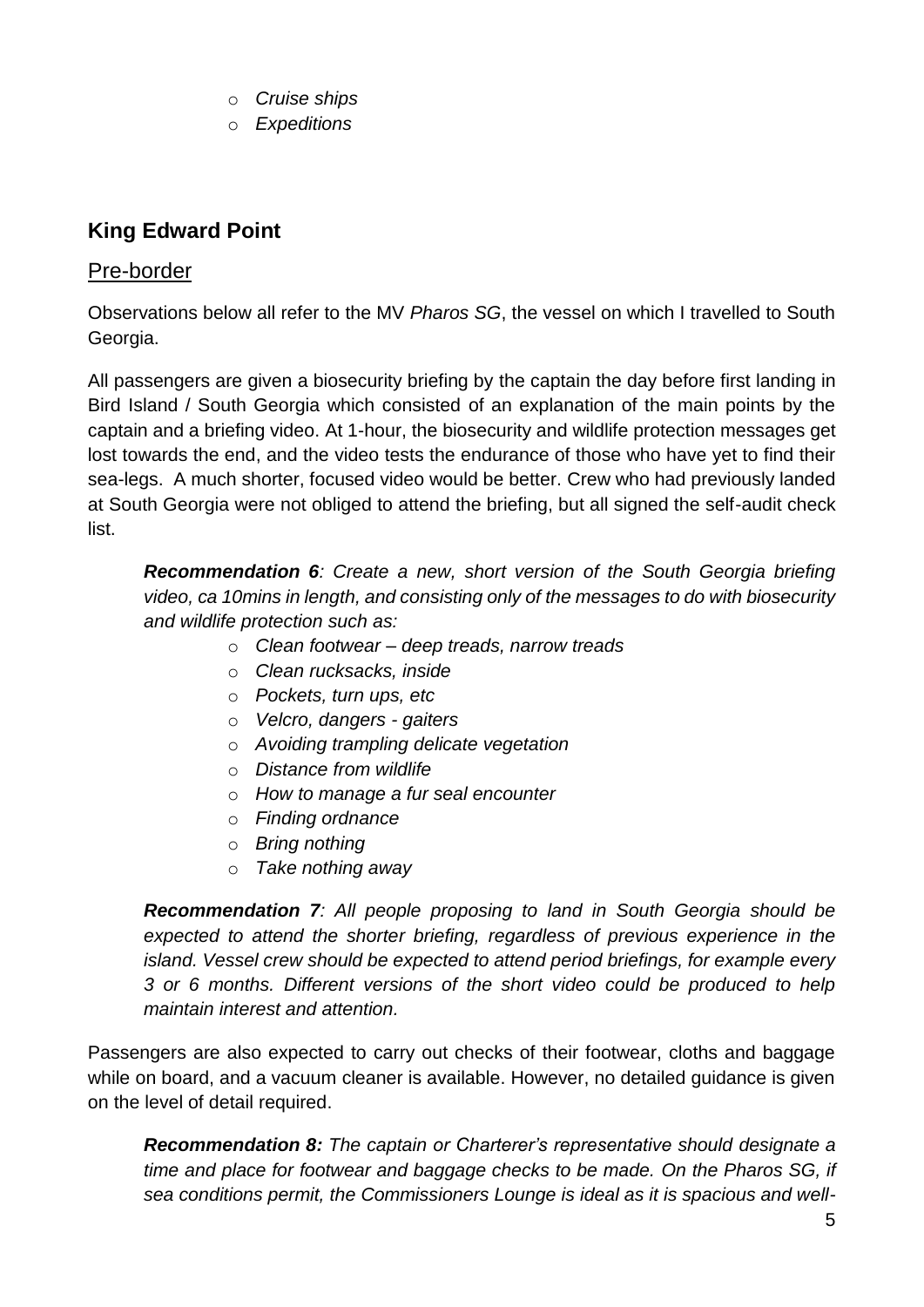*lit, otherwise the Officers Mess is lower down in the vessel (and so more stable in bad conditions) and has a large central table which can be used to check bags. Laminated cards explaining exactly what to do (pockets inside out, turn-ups, Velcro, boot insoles out, etc.) should be provided to the captain to hand out to passengers or placed in the cabins; these can be kept together with the vacuum cleaner.* 

Personal baggage inspections could be difficult in high seas, not all passengers will be good sailors, and this compromises the effectiveness of such inspections. Alternatively baggage checks could be carried out by passengers immediately on-boarding the vessel while it was still moored-up, or done in Stanley immediately prior to boarding the vessel in the biosecurity container which is not currently much used. The container could also be used to check other baggage and cargo prior to loading onto the vessel. If the biosecurity container was brought into use, it would require routine pest control checks to ensure that it is earwig and pest free.

Where possible, goods should be precautionary treated before packing / loading onto the vessel. This could include for example cleaning, pesticide spraying, or heat treatment by freezing or heating, and be applied to dry foods and household goods, field equipment, personal baggage, construction materials, and general cargo, as appropriate. This is already done for bulk order GSGSSI goods from the UK, which are biosecured at a facility in the UK prior to departure and only opened again on South Georgia. Currently, there is no heat treatment capacity in Stanley but such a facility would have wide potential benefits for both South Georgia and the Falklands. A simple facility could consist of a modified shipping container where temperatures could be held at both -20°C and +65°C.

*Recommendation 9: GSGSSI should collaborate with FIG to establish a heat treatment facility in Stanley for use by both Territories, with an appropriate operating system.* 

All vessels travelling to the South Georgia maritime zone from Stanley will be equipped with rodent bait boxes, those travelling from other points of origin are equipped on arrival. Currently the provision is two boxes per vessel regardless. It would be expected that vessel size, type, duration and location of mooring prior to departure to South Georgia would affect the number of risk areas requiring monitoring, and the provision of bait boxes should reflect this.

*Recommendation 10: A protocol should be developed for the number of rodent bait boxes placed on board vessels, depending on the size, type and mooring history of the vessel.*

Two training sessions of the rodent detector dogs were observed, at Mare harbour and on the *Pharos SG* at its usual dock at Falkland Interim Port and Storage System (FIPASS). The dogs' ability to distinguish vintage scent from mouse droppings and dead mice (placed onboard for the training session) was impressive.

*Recommendation 11: Assuming the rodent detector dog trial continues successfully, that rodent detector dogs should be routinely deployed at ports in the Falklands as part of the pre-border biosecurity, under an appropriate operational plan.*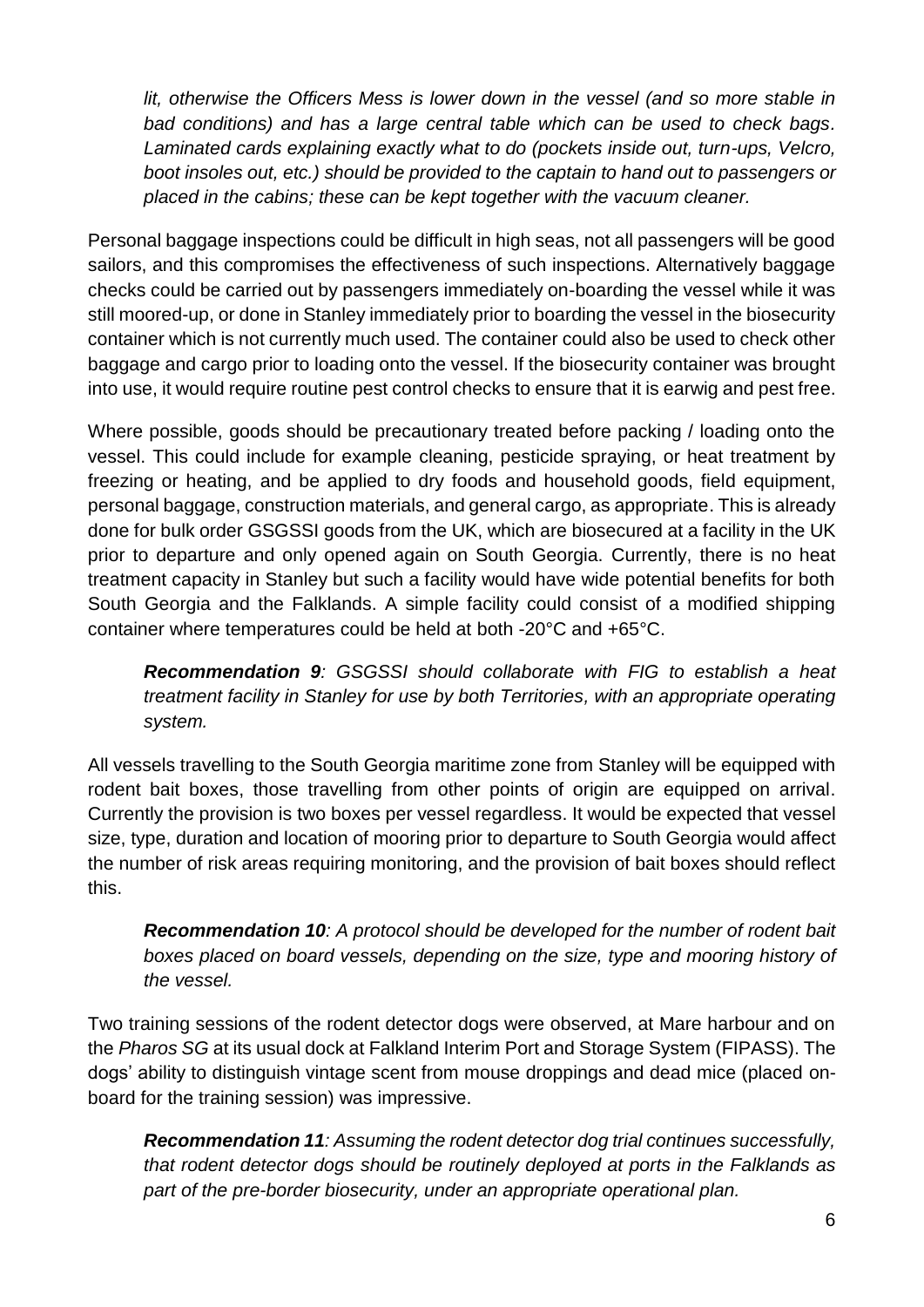### <span id="page-6-0"></span>Border

The Government Officers (GOs) are responsible for overseeing biosecurity at KEP. There are three GOs, with two being on duty at any one time. The GOs are well briefed and do an excellent job.

A boot cleaning station is positioned at the disembarkation point on the vessel and compliance appears to be good. Boots are cleaned on both entry to and exit from the vessel, each time.

On arrival, all baggage and cargo goes into the existing biosecurity building for checking. The footwear, clothing and baggage check is repeated. Fresh produce is inspected at 100% with every individual unit checked, outer skins removed from garlic and onions, and any sections of rot cut away; note that no fresh produce was imported during this visit and inspections were not observed. During the annual re-stock, the boatshed building is also used as the existing facility is too small.

The current building is well positioned near the jetty and isolated from other buildings. Roller doors can be dropped to isolate the inspection room. The building is well equipped with invertebrate and rodent monitoring devices. However, the space is very small, and the area cluttered with stores and equipment etc., creating harbourage for any invertebrates and small rodents arriving on cargo.

Note that the UV light trap bulb needs to be changed regularly, at least annually or according to manufacturers' specification.

Some time was spent discussing the requirements for the proposed new biosecurity facility. Problems with the current one include: limited space, encroachment of stores into the inspection space, and a layout which allows mixing of unchecked and biosecured goods. It is anticipated that future cargo will be containerised to a much greater extent than presently, and this will allow more biosecurity checking / mitigation to be carried out pre-border. It is not considered essential to bring an entire 20ft shipping container into the new facility at KEP, but ideally the container should be able to dock directly onto the facility so that the doors open into the unpacking room. Various ideas for a practical and feasible docking device are being considered.

*Recommendation 12: The proposed new biosecurity facility should include the following features:*

- *One-way flow from entry through biosecurity processing to exit or storage.*
	- o *Unpacking room where goods (cargo, baggage, field kit etc) arrive, to be equipped with sinks.*
	- o *Areas for the washing machines (for field kit) and the waste compacter can open off the unpacking room.*
	- o *Inspection room where goods are checked. The Inspection room should be empty and consist only of a sink, inspection benches with shelving to hold*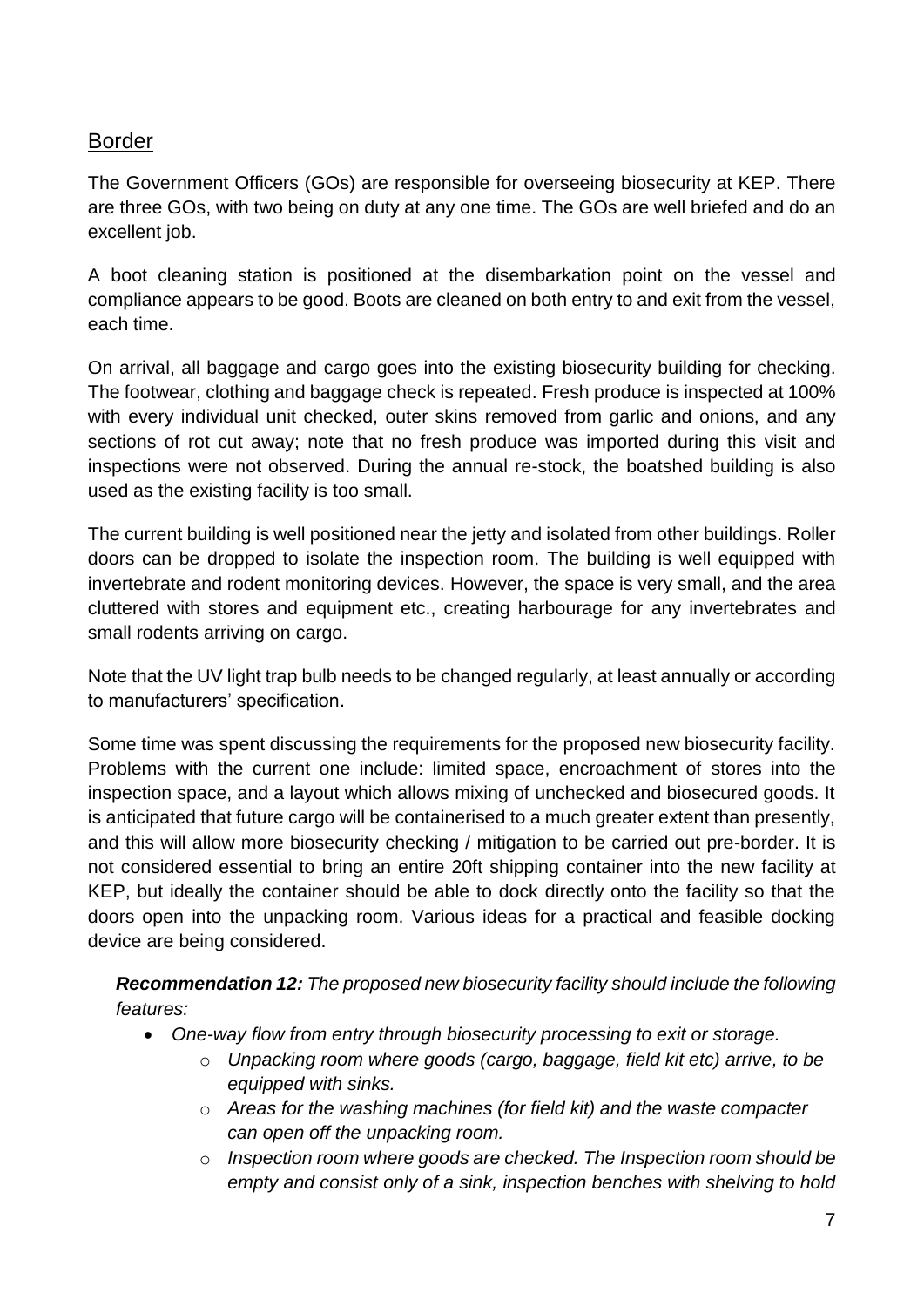*only equipment relevant to the inspections such as the vacuum cleaners, etc. There are two sets of doors from the inspection room to the exterior.*

- o *The exit corridor from the inspection room to the exterior should be wide enough for a pallet truck or trolley.*
- *Storage rooms can come off the exit corridor but note that the building is not intended to be a storage facility. Storage rooms should include:*
	- o *Biosecured field kit for search and rescue*
	- o *Pesticide store (insecticides and herbicides); see below for comments on the specifications of the pesticide store*
	- o *Gear awaiting biosecurity checks*
	- o *Gear in transit*

*Clean field equipment should be stored elsewhere.*

- *Residual insecticide sprays are continued to be applied periodically to the shelving and wall/floor junctions throughout the building, according to manufacturer's instructions.*
- *The incinerator needs to be updated, with a fixed, modern unit possibly situated to the side of the compactor inside the facility so that waste is not taken outside.*

Currently, pesticides (various insecticides and herbicides) are stored on shelving to one side of the biosecurity checking room and are openly accessible to everyone on-site. There was some evidence of leakage at the time of my visit, and it was not clear which container was leaking. This is of concern: pesticides are hazardous chemicals and should be stored appropriately. In the new facility, the pesticide store should conform to the UKs Health and Safety Executive Code of Practice for suppliers of pesticides to agriculture, horticulture and forestry (the "Yellow Code") and be kept locked. The basic requirements for small-scale pesticide stores are summarised in Annex 3.

The only vessels which are allowed to come alongside the jetty at KEP are the *Pharos SG* (10 to 12 visits per year), Military vessels (four to six visits per year), British Antarctic Survey (BAS) vessels (two to four visits per year), those given special permission with disabled crew/passengers etc., and yachts of a certain size (up to 22 vessels a year). Yachts and cruise ship tenders are also permitted to go alongside at Tijuca jetty at Grytviken. Along with cargo, vessels moored alongside the jetties offer the highest risk of rodent and other nonnative species incursion to South Georgia.

A variety of rodent and invertebrate monitoring devices are in place around the port areas at KEP and Grytviken, and around the KEP buildings, including baits, traps and "rat hotels". The use of a variety of devices is good as it increases the likelihood of detecting a new incursion. They are routinely checked according to Biosecurity Handbook. Records are kept and submitted to Government House on a monthly basis.

However, it is known that rodents are not necessarily detected by baits and traps around ports of entry. As a general precaution, vessels coming alongside should be kept to the absolute minimum, mooring up to unload cargo or as required to conduct other specified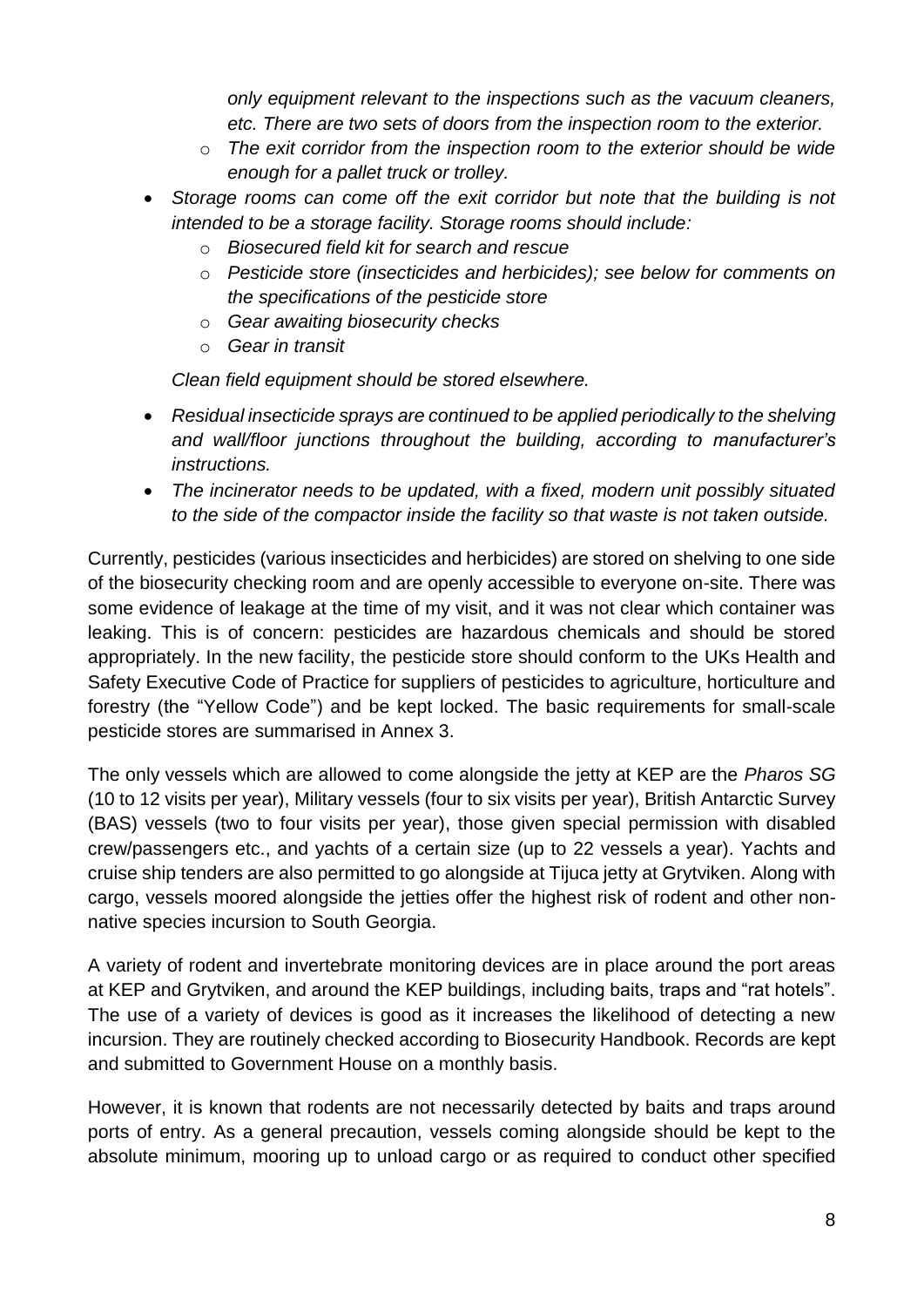activity and then moving away. The default should be that vessels do not come alongside, except when required and with permission.

*Recommendation 13. Only vessels discharging or loading cargo (or for other, agreed activities or circumstances such as health and safety issues which require them to be alongside) should be alongside the jetties at KEP and Grytviken, and only for as long as these activities require. Acceptable activities need to be defined and this could be instigation of a visitor berthing permit could define and regulate berthing.*

### <span id="page-8-0"></span>Post-border

There is a comprehensive incursion response plan for rodents. The first action is to call GSGSSI and confirm the presence of rodents.

The incursion response is primarily based on 0.0025% brodifacoum rodent bait blocks, broadcast within a prescribed area. GSGSSI is looking into changing this to use of bait boxes in first instance, noting that it is an incursion response and not an eradication exercise. Bait boxes have several advantages: you know exactly where each bait is, bait takes can be checked, and the risk to non-target species is minimal. There are sufficient bait boxes present at KEP for this use.

*Recommendation 14: Sufficient in-date rodent bait to implement the initial incursion response should be maintained at KEP at all times. The amount will change if bait boxes become the recommended method of application rather than broadcast baiting. Note: this amount would also be sufficient for initial action in the event of an incursion at another location.* 

On-going monitoring for rodents throughout South Georgia will be carried out, post-rat eradication, and how this will be delivered between the SGHT and GSGSSI is being discussed.

In the event of an invertebrate incursion response, there is no plan and if the GOs found something of concern they would report to GSGSSI and await instructions. Insecticide sprays are present (cypermethrin plus at least two different aerosol formulations), together with sticky traps. This is considered appropriate for invertebrates which need to be handled on a case by case basis and require expert input; for example, the response to an ant incursion would be very different to that for a cockroach or earwig incursion.

## <span id="page-8-1"></span>**Bird Island**

Two hours were spent on-shore at Bird Island. A new complex is under construction which includes a dedicated biosecurity room.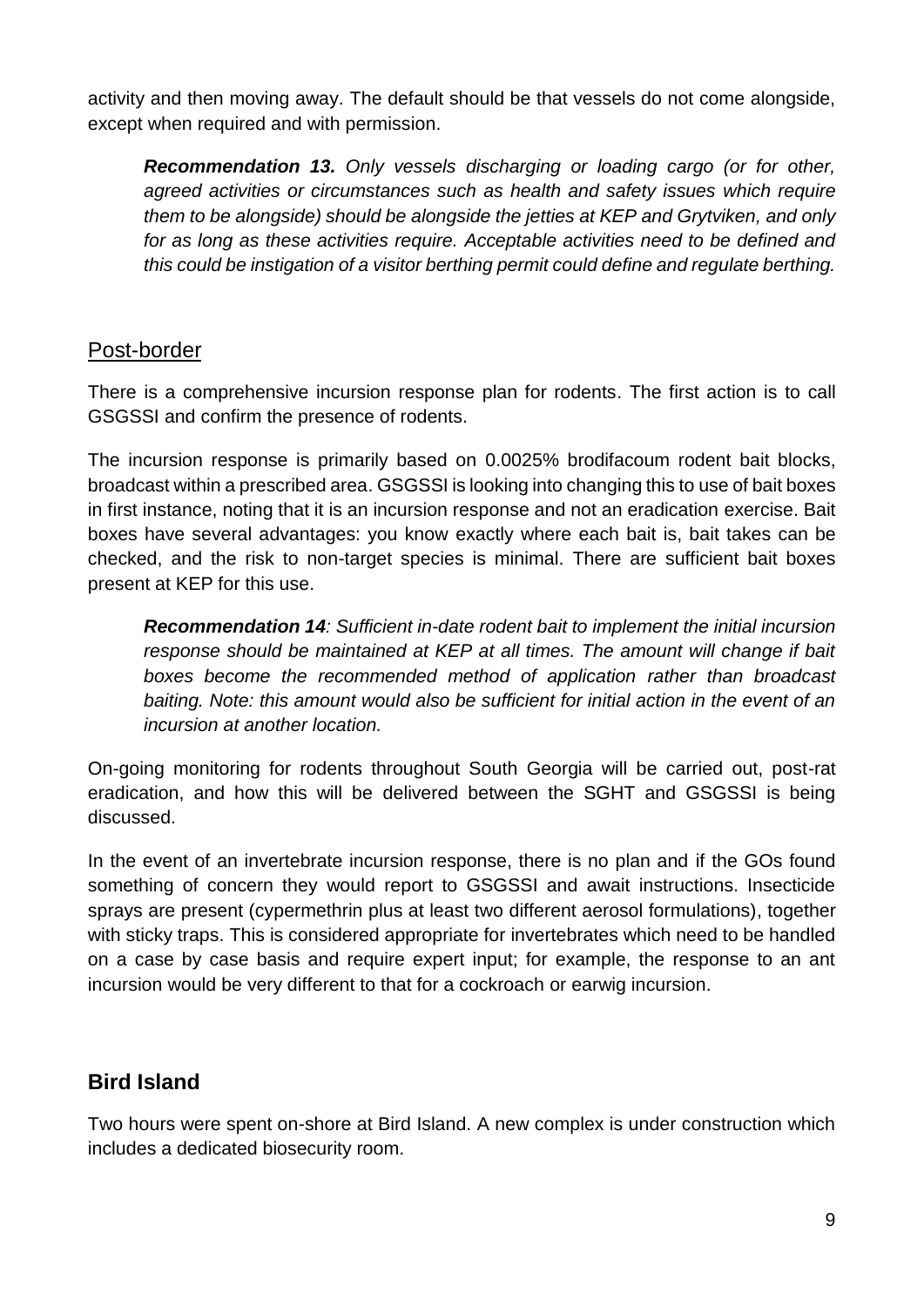Pre-border checks for cargo are done in Cambridge, and considered to be done to a high standard. Fresh produce inspections are currently done in the kitchen; note that none were observed during this visit.

There are plans to put the compactor in the biosecurity room, but this could function as harbourage for invertebrates.

*Recommendation 15: At the new Bird Island biosecurity facility, locate the compactor to the waste room, leaving the biosecurity inspection room bare, and containing only inspection benches along the sides. If the compactor has to be in biosecurity room, make sure it is raised off the floor, with space below and behind to allow for cleaning.* 

## <span id="page-9-0"></span>**The supply vessels**

There are three supply vessels, the MV *Pharos SG*, and the BAS vessels RRS *James Clark Ross* and RRS *Ernest Shackleton*. The observations below were made on the *Pharos SG* and their relevance to the BAS vessels needs to be confirmed.

The *Pharos SG* operates to UK & International Standards with regards pest control, and has a range of pest-detection and pest-deterrent devices and procedures which makes it low risk. There are nine rodent bait points, each baited with two different anticoagulant rodenticide baits (difenacoum and brodifacoum). Bait points are checked two to three days after departure from the Falklands, to maximise the chances of detecting any rodents. Baits are renewed on an ad hoc basis, when they are considered old or dried but this is left to the discretion of the person checking the bait each time. Records are kept.

*Recommendation 16: GSGSSI should facilitate the replacement of all baits on-board the supply vessels on an annual basis and all at the same time, to ensure that all baits are fresh and in-date. If baits need replacing between the annual bait-change, this would be in addition.*

In the event of observing a rodent or detecting a bait-take the captain would report the fact and return to the Falklands while attempting to seal the area and actively search for the rodent. Procedures would follow those laid down in Appendix 8 of the BAS incursion response plans for Bird Island, which covers all BAS ships on the way to South Georgia (British Antarctic Survey, 2018).

Note that there were no spare baits or traps on board the *Pharos SG* at the time of this visit.

*Recommendation 17: The vessel should always have at least 1kg of in-date rodent bait together with a selection of other devices such as cage traps (eg Tomahawk design for rats and Sherman design for mice, both of which come in folding versions for easy storage when not in use), snap traps and sticky traps to maximise the chances of capturing any rodents detected or suspected.*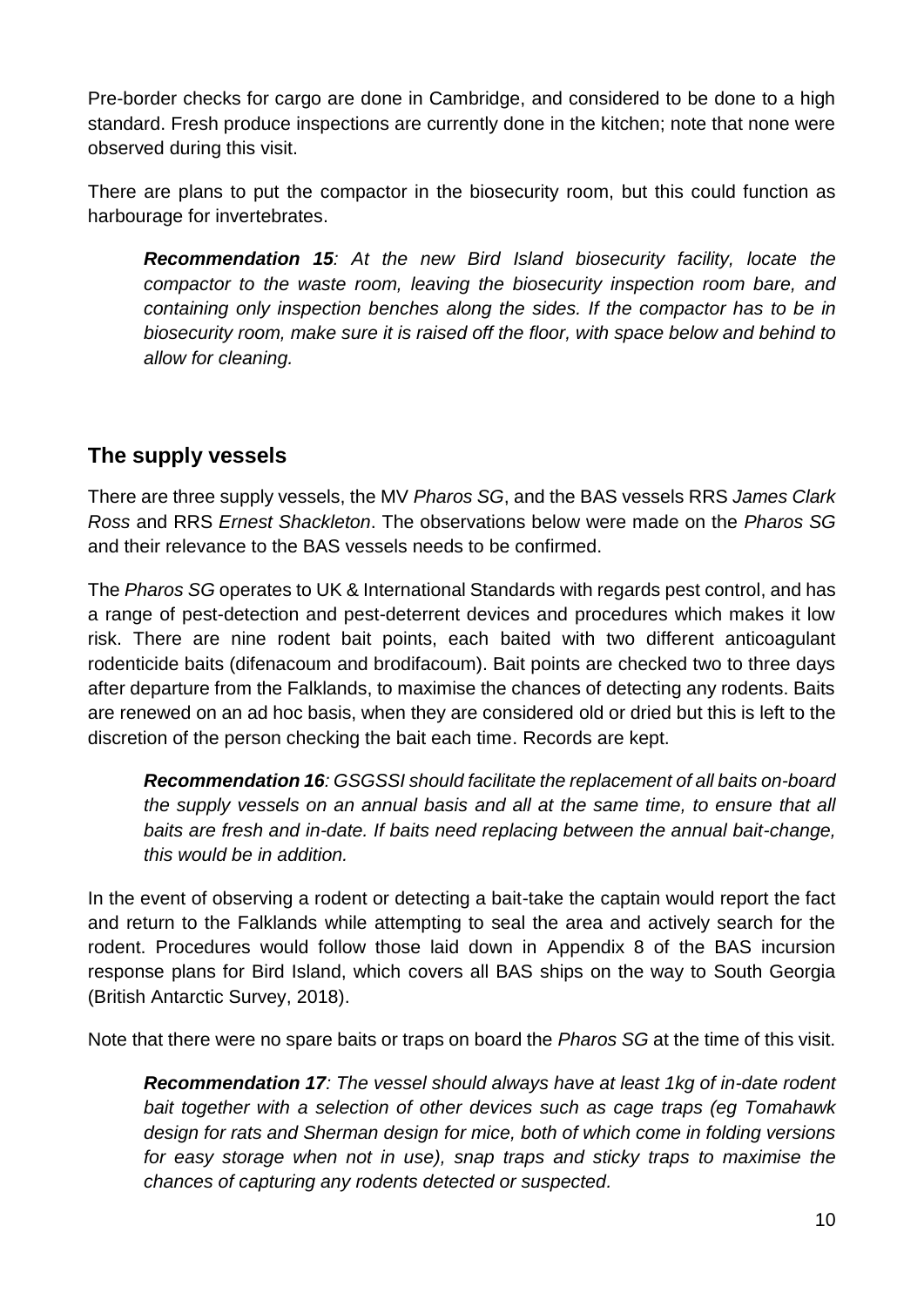In addition, the *Pharos SG* has 11 invertebrate monitoring points in the form of tamper resistant sticky trap containers deployed in food storage areas, galley, and at entry points. etc. The invertebrate traps are checked and recorded at the same time as the rodent bait points, and sticky pads replaced as needed. At the time of this visit, the sticky traps contained mainly small flies, with a few larger flies and at least one small beetle, but there is no guidance as to what the crew are looking for. Currently, the number of trapped invertebrates is counted each check and very crudely identified. Identifying invertebrates caught in thick glue can be difficult even for trained entomologists and it is unreasonable to expect the ship's captain to have these skills. One species of concern is the European earwig, *Forficula auricularia*, currently invading the Falklands, this is a clear and easily identifiable target for monitoring.

*Recommendation 18: Clear guidance should be provided by GSGSSI in terms of what the targets are for invertebrate monitoring on-board the supply vessels, with pictures, sizes, and possibly preserved reference specimens.* 

There is no protocol in the event of detection of an invertebrate outbreak and no equipment on board the vessel. While an outbreak is not considered very likely, it is good to be prepared with a clear procedure in the event of its occurrence.

*Recommendation 19: GSGSSI should discuss with the supply vessel operator how best to guide the ship's crew in the event of detection of an invertebrate outbreak, together with at least 10 units of in-date pyrethroid aerosol sprays. This might take the form of a written protocol. The rapid response may include:*

- *Thorough cleaning of mess areas at least every evening to remove crumbs and other food sources.*
- *Residual spraying of wall-floor junctions with insecticide.*
- *Confinement of all food to the mess areas: no sandwiches, snacks etc to be taken away to avoid crumbs.*

It is potentially difficult to contain an invertebrate outbreak on-board a vessel. One possibility to pre-empt this need would be to carry out periodic residual spray with appropriate pesticides. This would require thorough cleaning of the area to be sprayed beforehand, which is itself conducive to minimising invertebrate infestations. The results of the horizon scanning exercise to be carried out in October 2018 (see below) may provide further information on the value of such activity.

Pest control practices on board ship also include three automatic pyrethroid sprays in the aft hold store, crews mess area and the cabin normally assigned to fisheries observers, as well as maintaining good standards of cleanliness and hygiene. There are no UV lights traps on board the *Pharos SG* for flying insects.

*Recommendation 20: It is recommended that at least two UV light traps are placed*  in the dry stores on board the supply vessels and checked along with the other *invertebrate traps.*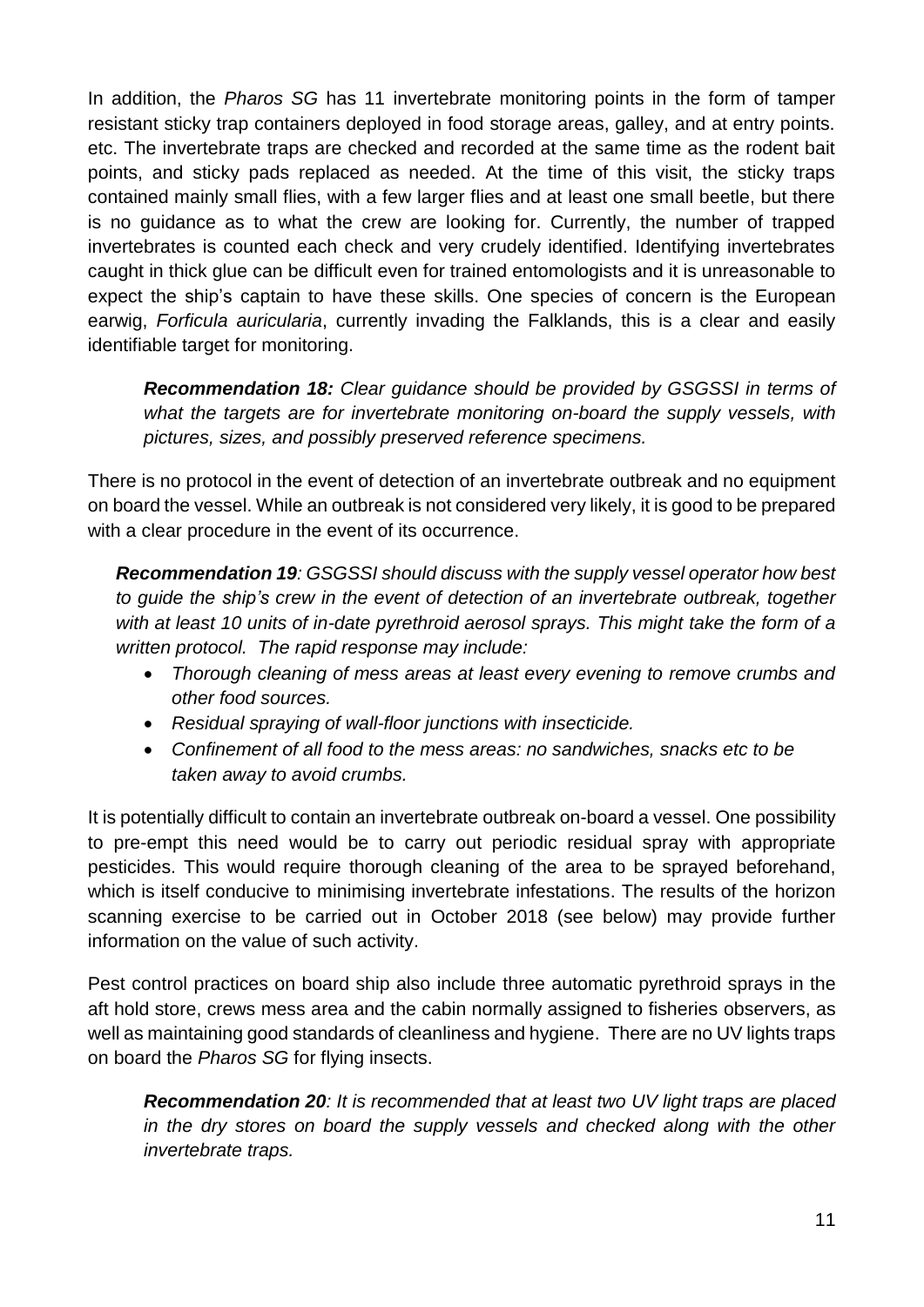The relevance of **recommendations 16 to 20** above to the other supply vessels needs to be confirmed.

The rat guards in place on the *Pharos SG* and RRS *Ernest Shackleton* while in port at FIPASS (*Pharos SG*) and Mare Harbour (RRS *Ernest Shackleton*) were examined. Three designs were in use. In both cases there were mooring cables:

- With effective rat quards;
- With rat guards which had become detached from the cables and were hanging loose;
- With no rat guards (possibly blown off, or not fitted).

The captain of the *Pharos SG* noted that the weather conditions of the Falklands and South Georgia make use of rat guards very difficult as they frequently blow off. It is also noted that the *Pharos SG* lies lower than the wharf at the bow end, making rat guards redundant as a rodent could simply walk onto the vessel across the fenders for a long stretch. The New Zealand Island Eradication Advisory Group (IEAG) in 2015 notes that rat guards are primarily to prevent rodents boarding rather than leaving a vessel, but in view of the observations above it is clear their use is limited. While finding a bespoke rat guard design suitable for use in challenging weather conditions would help in reducing the opportunities for rodents to board vessels in the Falklands, other mitigation activities must be included, such as checking vessels and gateway ports with rodent detector dogs before departure, and use of rodent baits and monitoring devices on board.

*Recommendation 21: Advice should be sought from appropriate experts on rat guard designs suitable for challenging weather conditions, for use on all vessels mooring in the Falklands and departing to South Georgia.* 

## <span id="page-11-0"></span>**Other vessels**

## <span id="page-11-1"></span>Yachts

Yachts are potentially high risk for the following reasons:

- They can go alongside the jetty at KEP and Tijuca.
- In Stanley, they can moor up at East Jetty, the marina, the Canache and the Camber, all of which have higher risk of rodent presence than the big gateway ports such as FIPASS and Mare Harbour, increasing the risk of rodent stowaways.
- Invertebrates, especially earwigs are also of concern.
- It can be difficult for passengers on yachts to comply with stringent biosecurity checks before arrival, due to crowded conditions below decks and especially in rough seas.

Yachts have to come to KEP first if they haven't been to South Georgia before, in order to get the biosecurity briefing, and have rat bait boxes installed, or if already present, checked.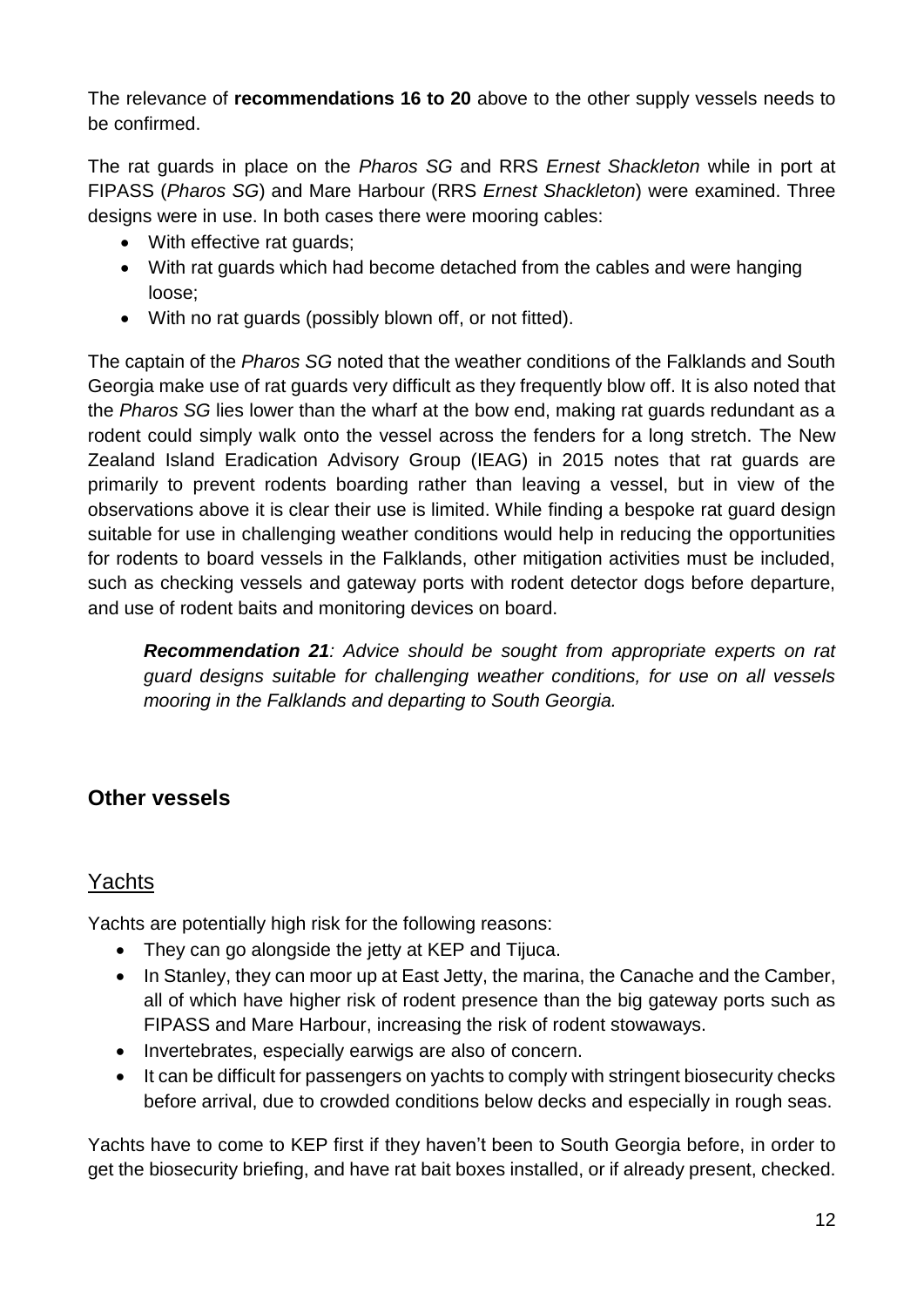Yachts should not be moored alongside the jetties at KEP or Tijuca (see **recommendation 13**) unless they have berthing permits.

*Recommendation 22: East Jetty, the marina, the Canache and the Camber in Stanley should be regularly checked for rodent presence (ideally using rodent detector dogs), and routine rodent control carried out. It is recommended that GSGSSI work with FIG on this as a joint activity as yachts also depart from these locations to rodent-free islands in the Falklands.* 

Note that **recommendation 22** should also be applied to the gateway ports of FIPASS and Mare Harbour.

### <span id="page-12-0"></span>Military vessels

The vessel HMS *Clyde* visits South Georgia usually twice a year and is permitted to come alongside the jetty at KEP. The regular crew changes can make it challenging to ensure the uptake of briefings and key biosecurity messages such as baggage/footwear checks and restrictions on taking food ashore. A responsible person should be appointed by *HMS Clyde* to oversee biosecurity for every voyage to South Georgia.

*Recommendation 23: That GSGSSI liaise with British Forces South Atlantic Islands to secure a biosecurity point person on board HMS Clyde to deliver the biosecurity briefings, checks and procedures for each voyage according to the Biosecurity Handbook.*

As per **recommendation 13**, no vessel should be moored alongside KEP unless they have permission from the GOs, for a particular reason.

#### <span id="page-12-1"></span>Fishing vessels

Fishing vessels do not come alongside. Fisheries observers come ashore in tenders, and crew may come ashore in tenders on day trips, and these landings are controlled by the GOs through briefings on board the vessel. They are considered to be low risk for the introduction of rodents in normal circumstances.

In the event of shipwreck, the risk increases. Fishing vessels working South Georgia waters are all expected to carry out regular de-ratting, and to carry rodent bait boxes which are checked by the GOs when the vessel arrives at KEP.

If the rodent detector dogs are continued, they would also be used to routinely check fishing vessels for rodents, reducing the risk of infestation.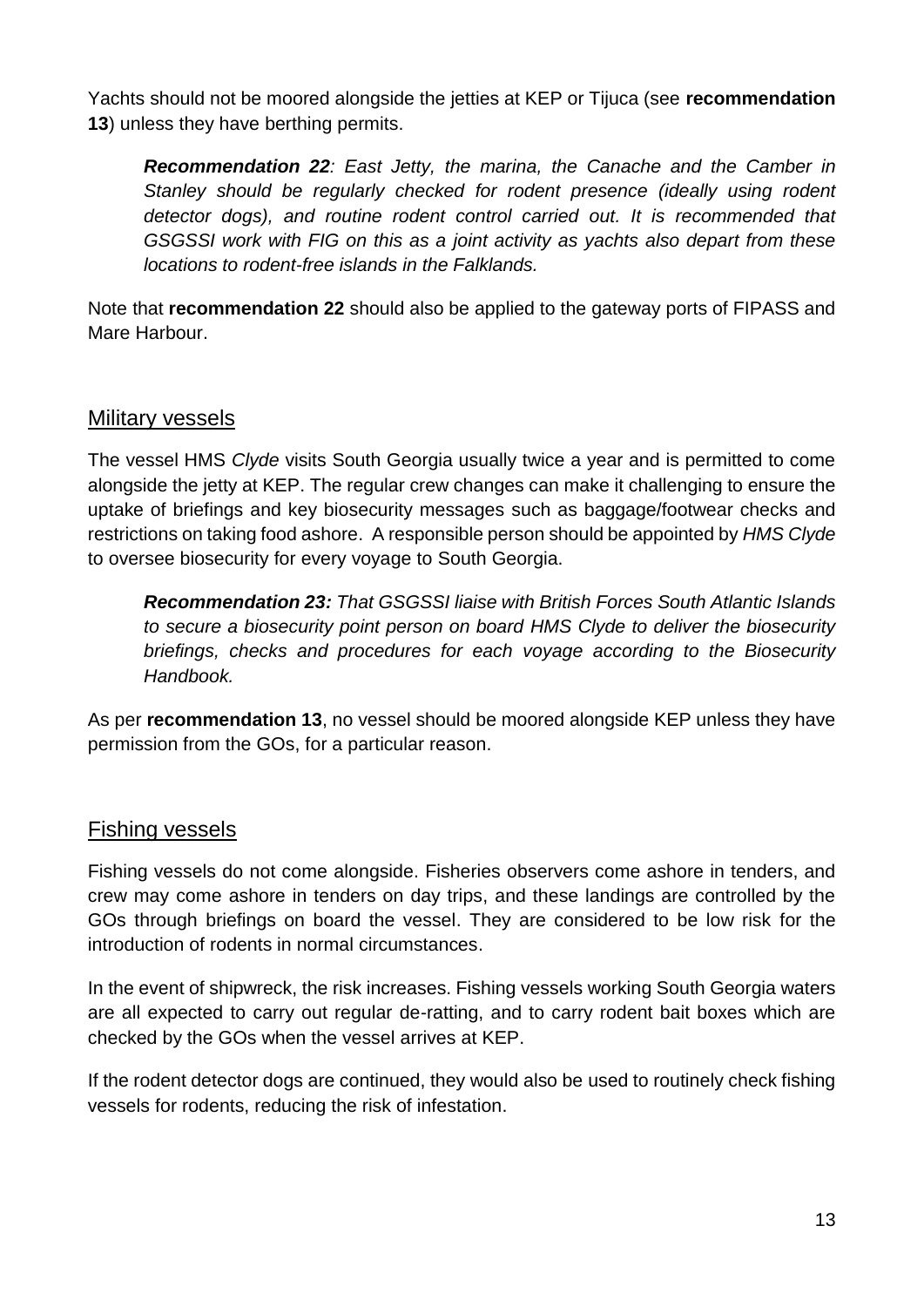### <span id="page-13-0"></span>Cruise ships

Cruise ship passengers adhere to International Association of Antarctic Travel Organisations (IAATO) regulations as well as the conditions in the GSGSSI visit permit, and there is a clear mechanism to communicate with them.

Cruise ships may call at a number of sites, up to three in one day, and compliance with boot cleaning etc. between sites at embarkation and disembarkation can fall off, due to lack of time, lack of follow-up, and general exhaustion by the passengers. The Expedition Leader (EL) is responsible overall for biosecurity compliance and while many are very experienced, facilities can be limited and the EL may be overtasked. Their job would be made easier – and tourist satisfaction improved – if additional assistance was provided to them by the cruise ship operator.

*Recommendation 24: Each cruise ship Expedition Leader (EL) should nominate a biosecurity officer among the crew responsible for ensuring the passenger footwear and gear checks. It would also help the process if the EL was assisted by housekeeping staff to help passengers with boot cleaning as they board and disembark the cruise ship each time. A specific place should be designated for the checks, and equipped as required (buckets, brushes, vacuum cleaner, etc).* 

Most cruise operators provide footwear and coats for passengers but the designs are not always ideal and there is a need to specify what is appropriate.

*Recommendation 25: Specify footwear, gaiters, jackets and coats to be supplied by cruise ship operators for visitors: no or minimal Velcro, open treads (can be deep but open for easy cleaning).* 

*Recommendation 26: GSGSSI should consider carrying out more systematic spotchecks and shore based inspections of cruise ship passengers. This will serve to*  raise awareness as well as ensure high levels of compliance with the Biosecurity *Handbook.* 

*Recommendation 27: At the next IAATO meeting, ask the cruise ship operators for their opinions on weaknesses in the system and suggestions to improve biosecurity awareness and compliance in general. It is important that the operators buy-in to providing additional support to the ELs (recommendation 24) so they need to be part of the decision, and may have other suggestions to make.*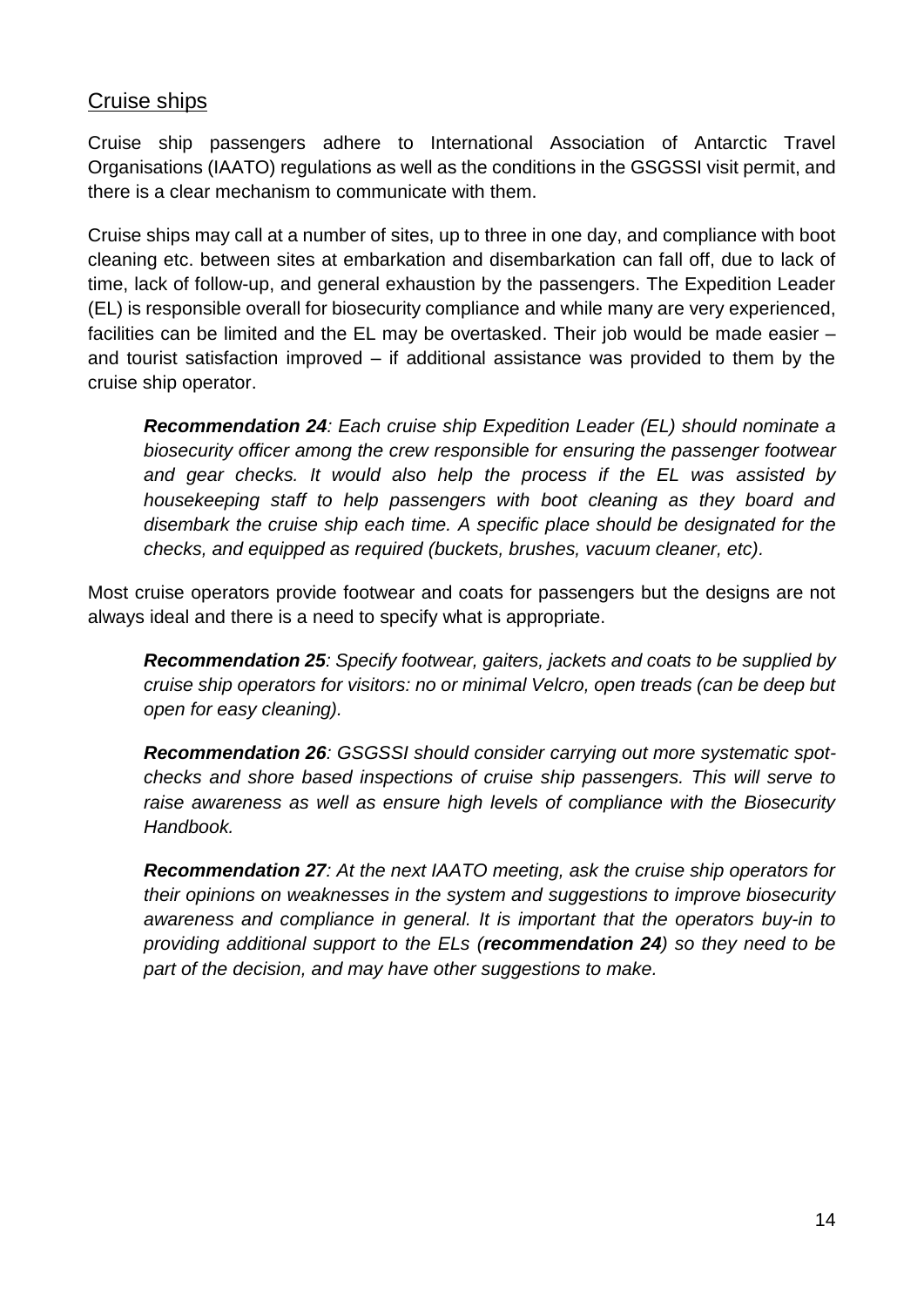## <span id="page-14-0"></span>**Summary**

The main observations are summarised below in Tables 1 and 2, together with the recommended actions to mitigate the gaps and reduce the risk of introduction of non-native species. Relative risk levels have been assigned, low, medium or high.

|  | Table 1. Main observations and recommended actions for ports, cargo and visitors. |  |  |  |
|--|-----------------------------------------------------------------------------------|--|--|--|
|  |                                                                                   |  |  |  |

|                                   | <b>Main risks</b>                                                                                                                                         | <b>Risk</b><br>level | <b>Recommended actions</b>                                                                                                                                                     |
|-----------------------------------|-----------------------------------------------------------------------------------------------------------------------------------------------------------|----------------------|--------------------------------------------------------------------------------------------------------------------------------------------------------------------------------|
| Gateway ports in<br>the Falklands | Rodent presence<br>$\bullet$                                                                                                                              | High                 | Use rodent detector dogs to assist<br>٠<br>rodent control and confirm absence<br>on vessels                                                                                    |
| Cargo                             | Risk of infestation with<br>rodents, invertebrates<br>and, to a lesser extent,<br>weeds                                                                   | <b>Medium</b>        | Establish a heat treatment facility in<br>$\bullet$<br>the Falklands, together with FIG<br>New biosecurity facility at KEP to<br>$\bullet$<br>check in-bound cargo and baggage |
| <b>Visitors</b>                   | Limited biosecurity<br>٠<br>information before<br>arrival<br>Weak biosecurity<br>٠<br>briefing video<br>Risk of spread of<br>٠<br>invertebrates and weeds | Low                  | Improve signage at UK airport<br>٠<br>Revise biosecurity briefing video and<br>٠<br>ensure it is followed<br>Improve facilities for baggage checks<br>$\bullet$                |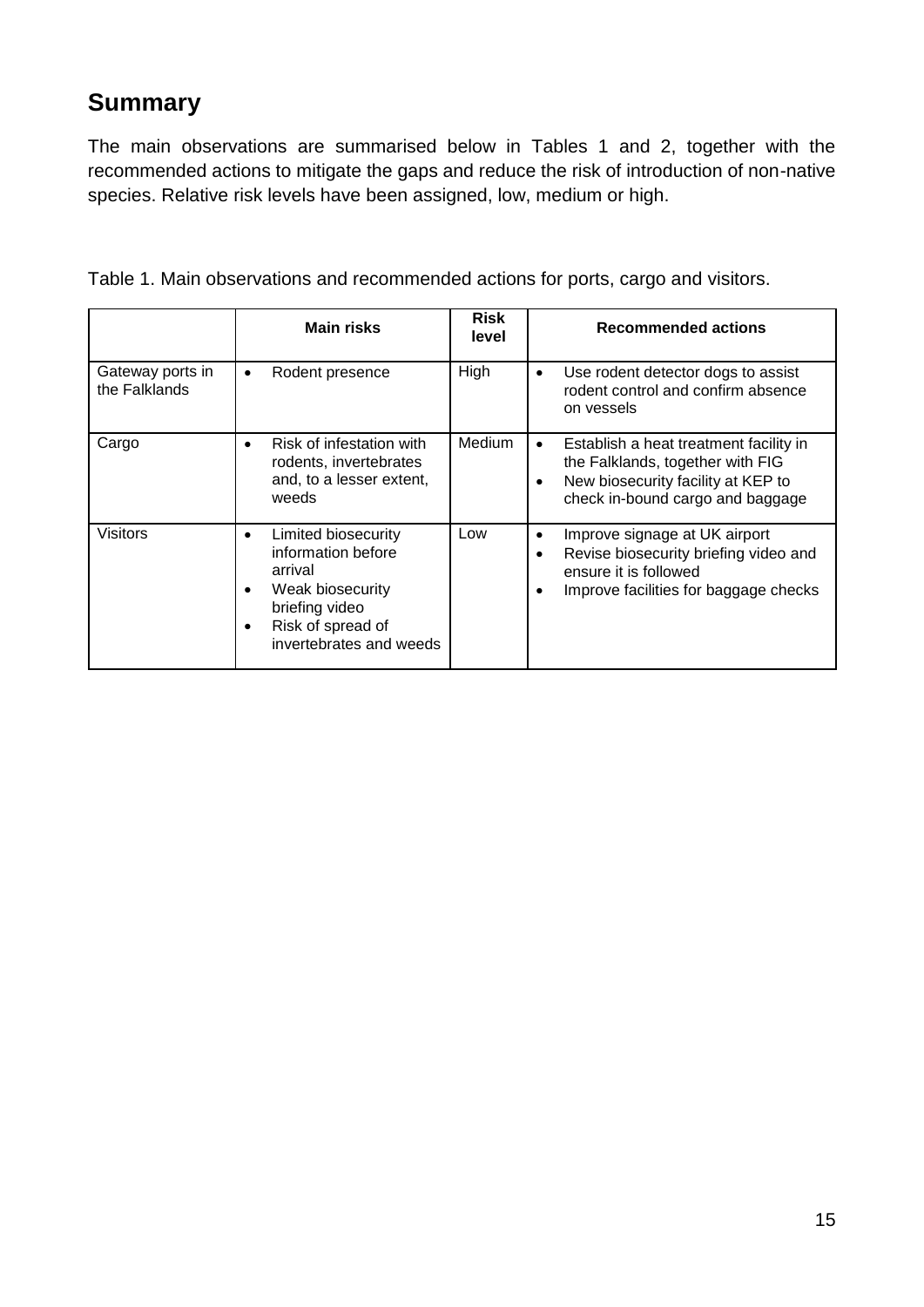Table 2. Main observations and recommended actions for vessels. Frequency data is from 2015/2016.

|                  | <b>Frequency</b>                        | <b>Main risks</b>                                                                                                          | <b>Risk</b><br>level | <b>Recommended actions</b>                                                                                                                                                                                                    |  |
|------------------|-----------------------------------------|----------------------------------------------------------------------------------------------------------------------------|----------------------|-------------------------------------------------------------------------------------------------------------------------------------------------------------------------------------------------------------------------------|--|
| Supply vessels   | $2 - 4$                                 | Rat guards ineffective<br>$\bullet$<br>due to the weather<br>conditions<br>Moor alongside the jetty<br>$\bullet$<br>at KEP | Medium               | Develop protocols<br>$\bullet$<br>Use rodent detector dogs<br>$\bullet$<br>to assist rodent control at<br>the gateway ports in the<br>Falklands and confirm<br>absence on vessels                                             |  |
| Yachts           | 22 vessels                              | Moor alongside the<br>$\bullet$<br>jetties at KEP and<br>Grytviken                                                         | Low                  | Presence of vessels<br>$\bullet$<br>alongside the jetties is<br>minimised.<br>Use rodent detector dogs<br>$\bullet$<br>to assist rodent control at<br>the gateway ports in the<br>Falklands and confirm<br>absence on vessels |  |
| Military vessels | $4 - 6$                                 | Moor alongside the jetty<br>$\bullet$<br>at KEP                                                                            | Low                  | Presence of vessels<br>$\bullet$<br>alongside the jetties is<br>minimised.<br>Use rodent detector dogs<br>$\bullet$<br>to assist rodent control at<br>the gateway ports in the<br>Falklands and confirm<br>absence on vessels |  |
| Fishing vessels  | No data                                 | Do not moor alongside;<br>$\bullet$<br>risk arises from<br>shipwreck of infected<br>vessels                                | Low                  | Maintain de-ratting and<br>$\bullet$<br>presence of rodent boxes                                                                                                                                                              |  |
| Cruise ships     | 68 vessels,<br>with 8,780<br>passengers | $\bullet$<br>Baggage checks by<br>passengers between<br>sites can be poor.                                                 | Low                  | <b>Expedition Leaders have</b><br>$\bullet$<br>assistance<br><b>GSGSSI</b> to carry out<br>$\bullet$<br>more spot-checks                                                                                                      |  |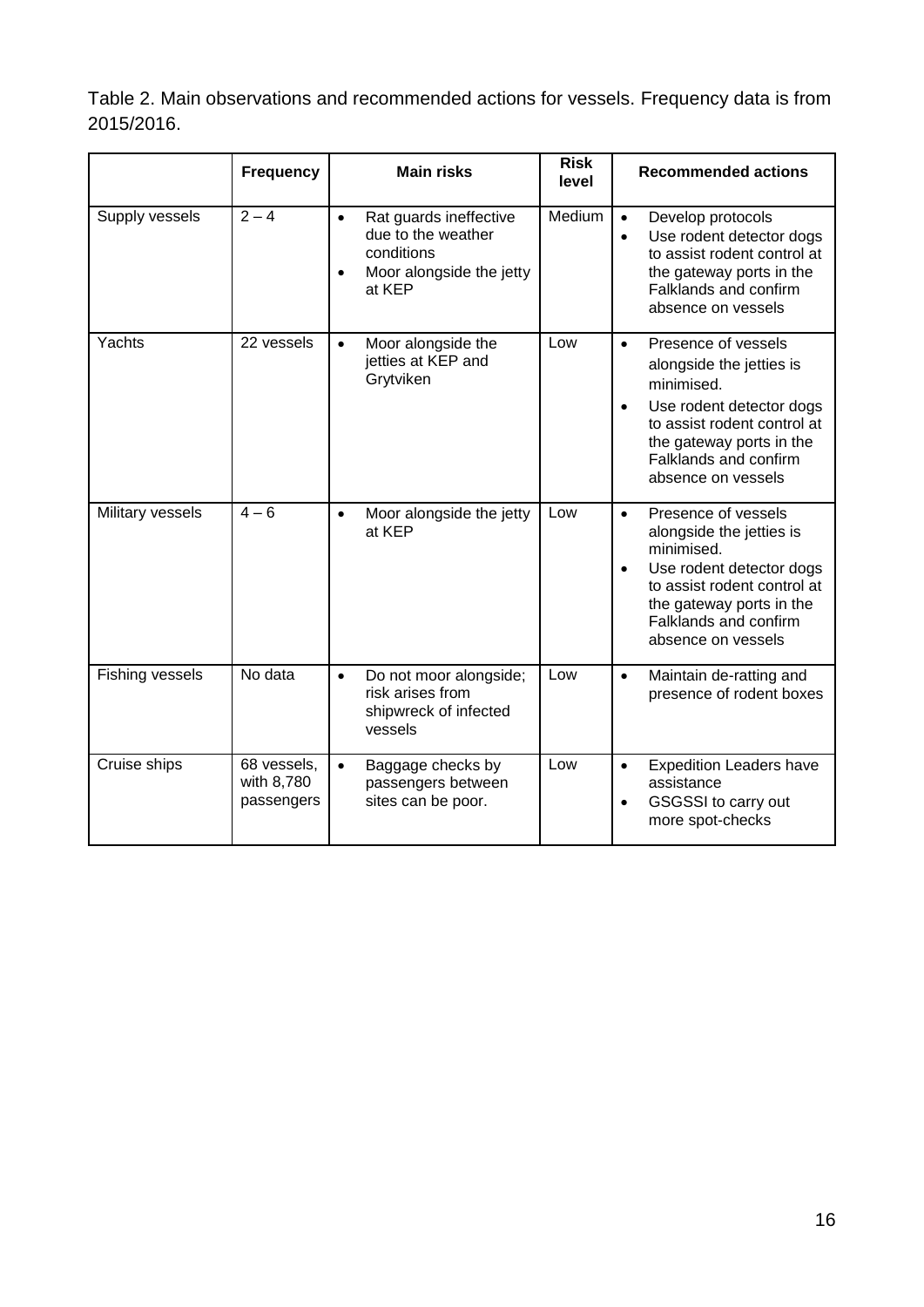## <span id="page-16-0"></span>**Discussion**

On the whole, the actions being undertaken to reduce the risk of a rodent incursion to South Georgia are good. Specifically, there is a mix of detection devices being used, people are enthusiastic and aware, and rodent presence is being tackled across the biosecurity continuum: pre-border, border and post-border. There are two additional new elements which would considerably strengthen the system if they go ahead: the rodent detector dogs, and new biosecurity facility in KEP.

The rodent detector dog trial being carried out in Stanley looks very promising and offers an additional opportunity to check both vessels (including mooring sites) and cargo before they depart for South Georgia. The proposed new biosecurity facility at KEP will allow much more effective inspections of baggage, equipment and cargo in South Georgia itself. It is important that, assuming their operational feasibility, both these elements are incorporated into the biosecurity system in the future. The detector dogs also offer a valuable service for FIG such as checking vessels travelling to rodent-free islands within the Falklands, confirming rodentfree islands as such, and also for general pest control (see Annex 2 for a list of possible activities). This is an excellent opportunity for a joint government initiative. Minimising vessels coming alongside at KEP would also assist in reducing the risk from vessels themselves.

FIG and GSGSSI share pathways of introduction of new non-native species and therefore have shared biosecurity concerns. Tourists may visit the Falklands, visit outer islands, and go on to South Georgia. It makes sense to collaborate and align biosecurity messaging between the Territories (for example: *Gateway to the Antarctic* and *Protect our Islands*) and ask the same from people, both visitors and importers.

Consideration was given to the idea of erecting a rodent-proof fence around the wharf areas of KEP and Tijuca. Designs of suitable rat and mouse proof fencing are available, and widely used in, for example, New Zealand in the creation of mainland islands. However, a fence was not seen to be practical, with the following weaknesses / potential problems:

- Extending the fence into the beach or sea area to either side of the wharf in the context of rough seas, small bergs and glacial ice;
- Being able to maintain the rodent-proof gate to an adequate level in the context of rough seas;
- High possibility of damage by elephant seals and fur seals, especially at KEP where breeding colonies occupy the beach adjacent to the wharf area;
- Fencing the wharf areas doesn't stop a rodent swimming from a vessel and landing just outside the fenced areas. The presence of a fence could therefore lead to a false sense of security and reliance on an inadequate structure.

The cost of fitting and maintaining the fence would also be high. Overall, I am of the opinion that a fence would not be a cost-effective part of the biosecurity system and resources are better committed to ensuring that rodents don't board vessels or enter cargo at the point of origin.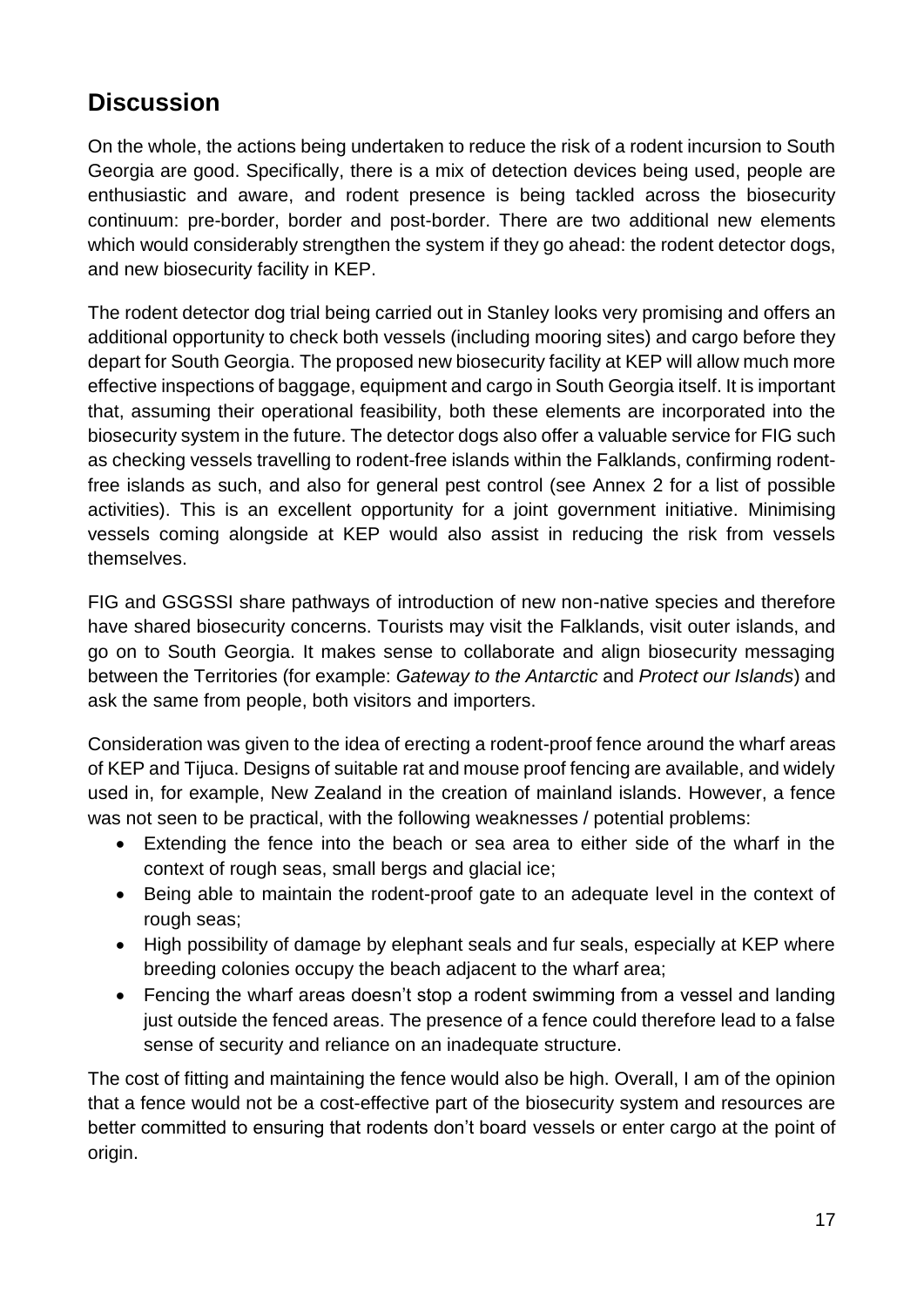Consideration also needs to be given to internal biosecurity, the risk of moving non-native species between sites within South Georgia. Some areas of South Georgia are more invaded than others, with most known non-native species being focused around KEP and the abandoned whaling stations, and some areas are pristine or near-pristine, eg Bird Island. Activities should always take place starting at the most pristine sites and moving to the least, wherever possible; this is standard practice. However, most visits start at KEP or Grytviken which are among the most invaded sites. This must be taken into account when carrying out biosecurity procedures between sites.

Biosecurity attention is also given to invertebrates although it is less clear what species are specifically being targeted, with the exception of the earwig. There is no incursion response plan for invertebrates, either in South Georgia or if detected on-board vessels. New plant species are also of concern. A newly established plant species would probably be detected by post-border monitoring while it is still manageable, but a new invertebrate species could well be established beyond the point of easy eradication by the time it was detected postborder. It is therefore particularly important to identify the invertebrate species most likely to arrive and cause harm to South Georgia so that they can be targeted by pre-border and border biosecurity actions. The project *Tackling Invasive Non-Native Species in the UK Overseas Territories* will be working with the South Atlantic clusters of Overseas Territories (Falkland Islands, South Georgia and BAT) to carry out a horizon scanning exercise in October 2018. The aim of horizon scanning is to predict the likelihood of the arrival and establishment of new non-native species that are most likely to impact on biodiversity and ecosystems in the next 5 -10 years. The work covers all three environments (terrestrial, freshwater (where relevant) and marine) and also all species across the taxonomic spectrum (invertebrates, vertebrates and plants), with the exception of human, plant and animal pathogens. A summary of horizon scanning is given in Annex 4.

Being able to predict which damaging species are most likely to arrive and by which pathways allows resources to be targeted strategically at these pathways. It allows limited resources to be allocated very cost-effectively.

Following the horizon scanning workshop, the NNSS will assist GSGSSI in the development of pathway action plans to mitigate the identified risks, increasing GSGSSI's capacity to address the risk of arrival of new potentially harmful non-native species.

It is noteworthy that GSGSSI biosecurity is one-way traffic import control. Cargo and other plant and materials originating from South Georgia are offloaded in the Falklands without any biosecurity controls. The horizon scanning workshop will identify non-native species present in South Georgia which are of concern to the Falklands, if any, so that GSGSSI can develop appropriate biosecurity protocols.

A final comment on marine non-native species and biosecurity. This report has focused on the terrestrial aspects of biosecurity because they are the ones currently developed and being implemented, but the marine side is not being ignored. Currently there are no hull inspections of vessels being carried out in the Falklands or South Georgia, but the South Atlantic Environment Research Institute (SAERI) is running a longer term project with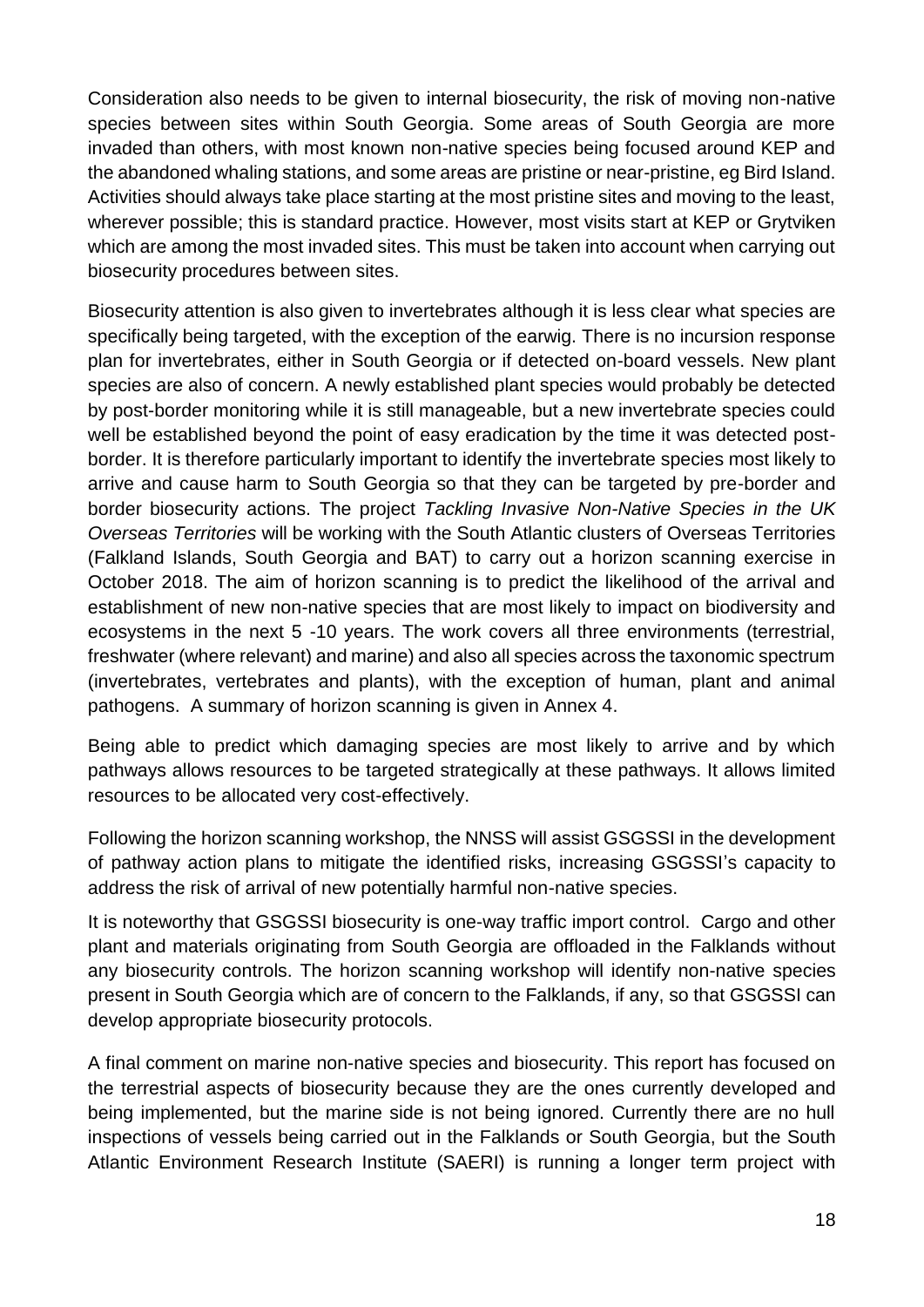settlement plates in both Territories, and in the future intend to develop a frontline monitoring system for marine non-native species.

## <span id="page-18-0"></span>**Acknowledgements**

I'd like to extend heartfelt thanks to Ross for his time, Captain Gerry Mcleod and the crew of the Pharos SG for making me so welcome on-board, Derren and the team on Bird Island, Steve Waugh for his hospitality as well as his time to discuss the biosecurity issues, Emma Jones, Steve Artis, Pat Lurcock, Sarah Lurcock, and Jerry (BAS) for their excellent input to the visit, Lewis Clifton of Pharos Marine Ltd for valuable comments on the draft report, SAERI for office space and wifi, and all who gave comments on new building design and procedures. This report was only possible due to you all.

## <span id="page-18-1"></span>**References**

Biosecurity Handbook. 2017 - 2018 edition. Government of South Georgia & The South Sandwich Islands.

Code of Practice for suppliers of pesticides to agriculture, horticulture and forestry. 1998. http://www.hse.gov.uk/pesticides/resources/Y/yellow\_code.pdf

British Antarctic Survey. 2018. Bird Island rodent monitoring and incursion response procedures. Prepared by the BAS Environment Office in consultation with GSGSSI**,**  February 2018.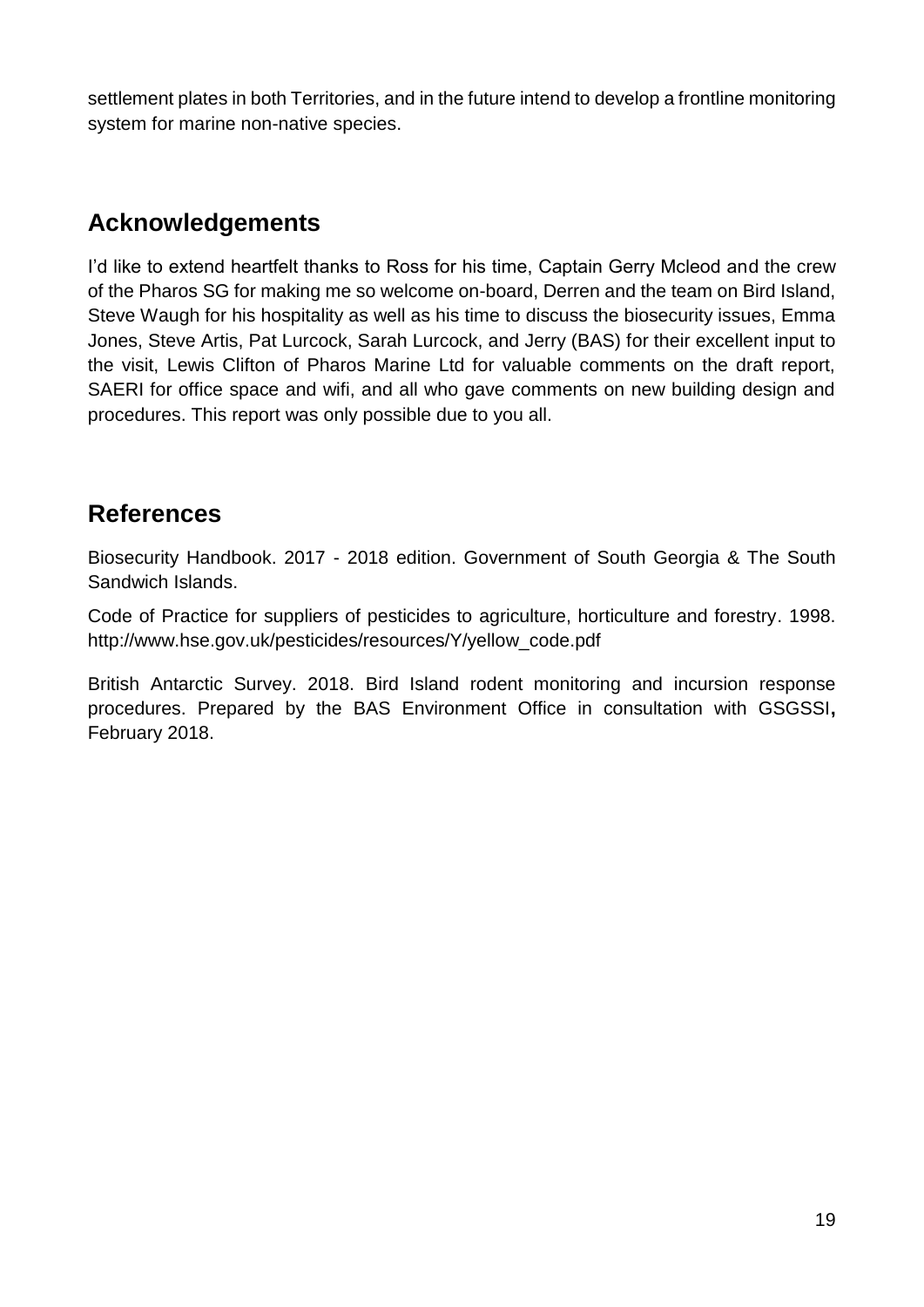# **Annex 1. Programme of visit**

<span id="page-19-0"></span>

| <b>Date</b> | Location         | <b>AM</b>                                                                                 | <b>PM</b>                                                                                                    |                                                                                   |  |
|-------------|------------------|-------------------------------------------------------------------------------------------|--------------------------------------------------------------------------------------------------------------|-----------------------------------------------------------------------------------|--|
| 19/03/2018  | Travel           |                                                                                           | Arrive via Airbridge                                                                                         | Evening - Reception at<br><b>Government House</b><br>(Stakeholders including FIG) |  |
| 20/03/2018  | Falklands        | Meet GSGSSI<br>FIPASS wharf visit (Gateway port to SG). Observe detector<br>Free<br>dogs. |                                                                                                              |                                                                                   |  |
| 21/03/2018  | Travel           | Office / Meetings                                                                         | Depart on Pharos SG                                                                                          |                                                                                   |  |
| 22/03/2018  | Travel           |                                                                                           |                                                                                                              |                                                                                   |  |
| 23/03/2018  | Travel           | Observe on-board biosecurity<br>Opportunity for discussion                                |                                                                                                              |                                                                                   |  |
| 24/03/2018  | Travel           |                                                                                           |                                                                                                              |                                                                                   |  |
| 25/03/2018  | South<br>Georgia | <b>Bird Island visit</b>                                                                  |                                                                                                              |                                                                                   |  |
| 26/03/2018  | South<br>Georgia | Arrive to KEP<br>Arrival biosecurity, briefing, cargo inspection etc.                     |                                                                                                              |                                                                                   |  |
| 27/03/2018  | South<br>Georgia | Familiarisation of KEP & Grytviken                                                        | Meetings with GOs, BAS, SGHT                                                                                 |                                                                                   |  |
| 28/03/2018  | South<br>Georgia | Discuss proposed biosecurity facility for KEP.<br>Scope & design.                         | Rodent incursion response. Rodent & invert monitoring,<br>cruise ship arrival briefings and inspections etc. |                                                                                   |  |
| 29/03/2018  | South<br>Georgia | <b>Final Meetings</b>                                                                     |                                                                                                              |                                                                                   |  |
| 30/03/2018  | South<br>Georgia |                                                                                           |                                                                                                              | Depart KEP to Stanley                                                             |  |
| 31/03/2018  | Travel           | Opportunity for discussion                                                                |                                                                                                              |                                                                                   |  |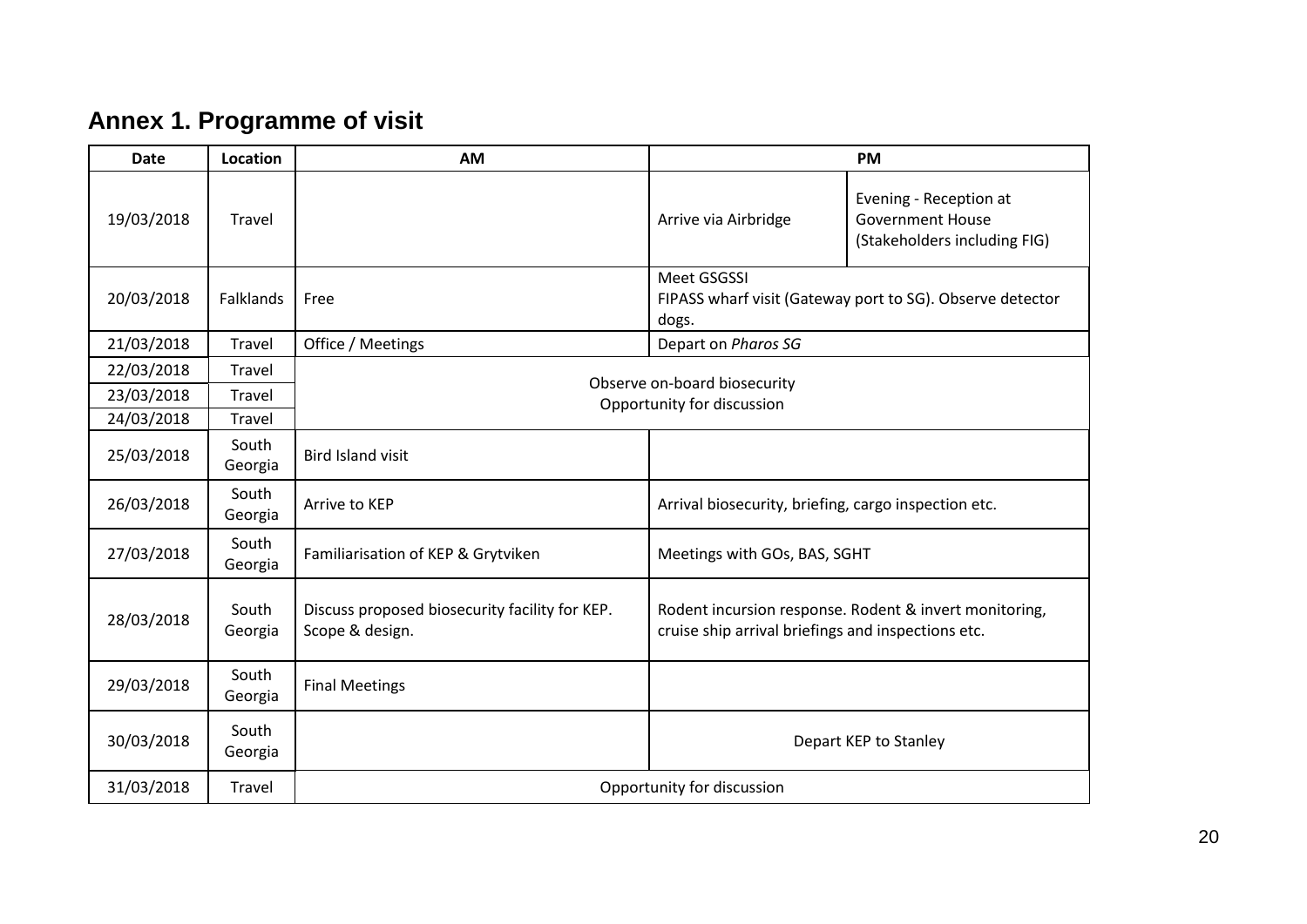| 01/04/2018 | Travel           |                                                   |                                                                    |
|------------|------------------|---------------------------------------------------|--------------------------------------------------------------------|
| 02/04/2018 | Travel           |                                                   | Arrive to Stanley                                                  |
| 03/04/2018 | <b>Falklands</b> | De-brief at GSGSSI                                |                                                                    |
| 04/04/2018 | Falklands        | 9:00 Meeting with Ness, SAERI<br>Working with FIG | Mare Harbour Visit (Gateway port to SG). Observe detector<br>dogs. |
| 05/04/2018 | Falklands        | 9:00 Field visit with FIG                         |                                                                    |
| 06/04/2018 | Falklands        | 8:30 Meet with Ross, finalise draft report.       | Working with FIG                                                   |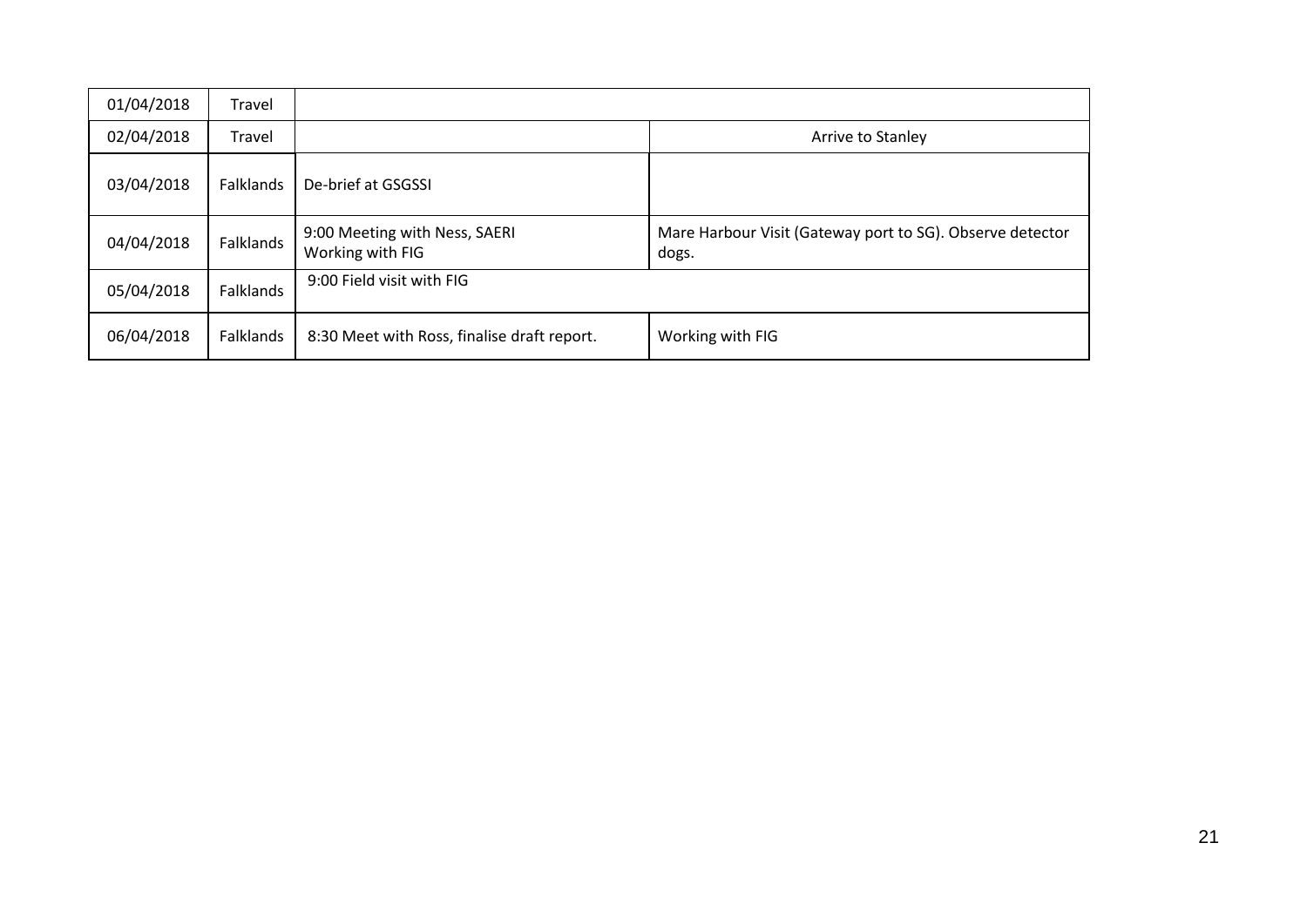## <span id="page-21-0"></span>**Annex 2. Rodent detector dog activities**

Possible activities for the rodent detector dogs are as follows, relevant for South Georgia (SGSSI), the Falkland Islands (FI) or both (joint):

- 1. Check GSGSSI and BAS ships for rodents before departure (SGSSI)
- 2. Check cruise ships in Stanley before departure to SG (SGSSI)
- 3. Check any other vessel bound for SG (fishing, yacht) (SGSSI)
- 4. Part of incursion response on the ships (SGSSI)
- 5. Check rat-free islands (FI)
- 6. Supporting rodent eradications (FI)
- 7. Checking inter-island vessels (FI)
- 8. Support rodent control / pest control generally (FI)
- 9. Check gateway ports, FIPASS, Mare harbour (joint)
- 10.Outreach, especially children in schools (joint)
- 11.Capacity building in dog handling, training etc. (joint)
- 12.If trained to also detect other species detector dogs can be extended to these. This could include:
	- o Preventing earwigs from arriving in South Georgia (GSGSSI)
	- o Calafate eradication (FI)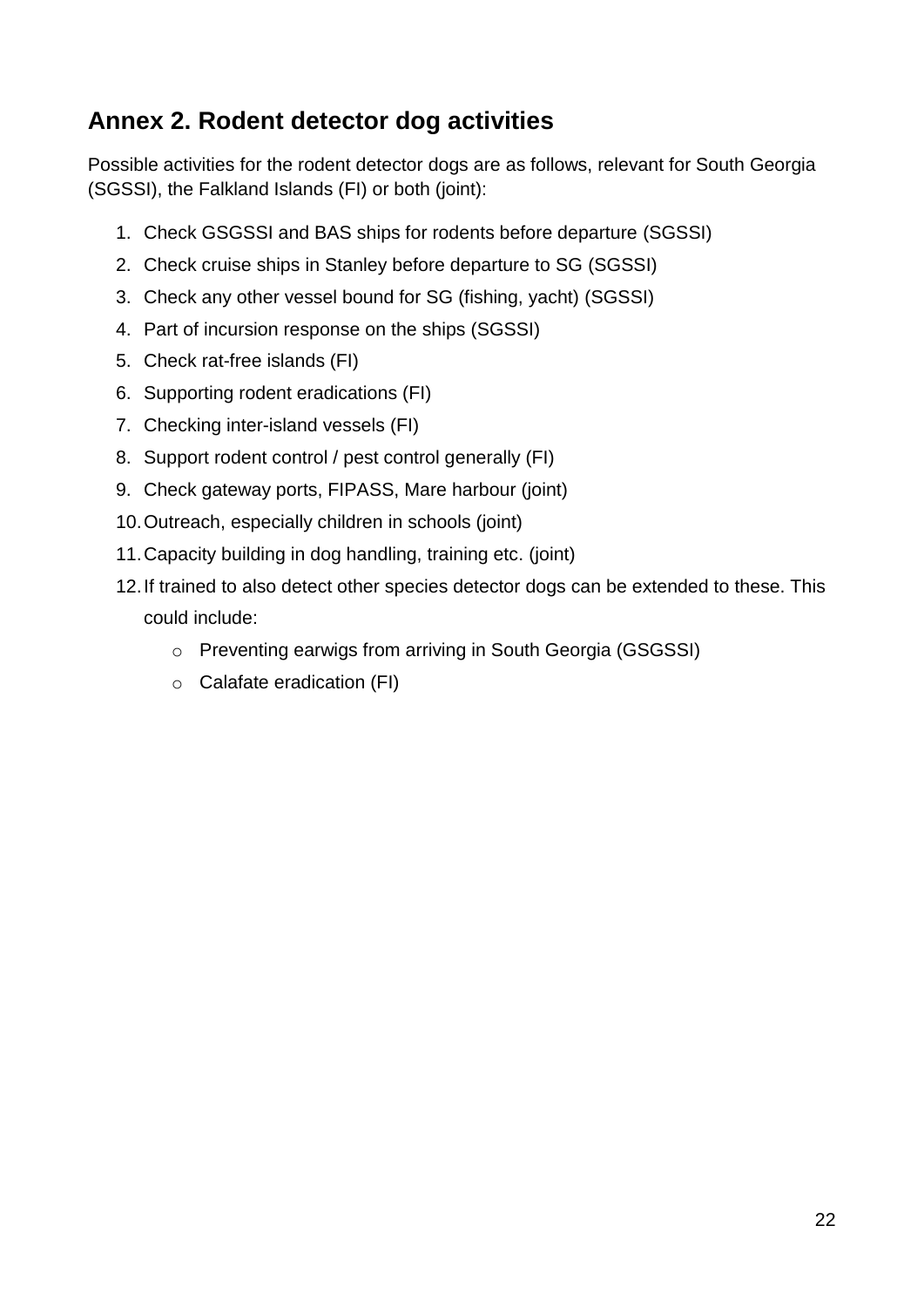## <span id="page-22-0"></span>**Annex 3. Basic requirements for small-scale pesticide stores**

#### **Inside the pesticide store**

- Shelving should be of metal, not wood, and be no higher than workers can comfortably reach (head height);
- Herbicides, insecticides and fungicides should be stored in separate groups, to avoid accidentally selecting the wrong product;
- Powders are stored above liquids (liquids can leak if the containers are damaged);
- All pesticides should be labelled, preferably the original labels;
- Place pesticide containers on drip trays, to contain any spillage or leakage;
- A bucket or container of inert material such as cat litter or sand should be kept at the store in the event of spillage of liquid pesticide, to contain the spill;
- Pesticides labelled "flammable" should be kept apart, and the fire service consulted as to the appropriate conditions of storage.

### **Managing the stock**

- An inventory of products in store should be kept up-to-date, and held separate to the store, available in the event of an emergency (eg in case of fire at the store);
- Practice stock rotation, so oldest stock is used first.

### **The store itself**

- The pesticide store should be well ventilated and well lit;
- It should be lockable to make it secure from unauthorised access:
- Large pesticide stores should have bunding around the floor, this is a raised lip to contain any spillage or leakage;
- The store must have no internal drains which connect to public drainage, in order to protect water sources;
- Pesticides should be stored away from food or other edible produce intended for human or animal consumption, with either a physical separation or at least 2 – 3m away;
- The exterior of the store should be marked with the general danger sign (yellow triangle with a black border and black exclamation mark in the middle); no smoking signs and no naked flame should also be placed.

### **Additional information**

- Keep copies of all the labels and Material Safety Datasheets in a folder outside the store for easy reference;
- Personal protective equipment such as gloves and coveralls should be kept outside the store.
- Spray cans should also be kept outside the store.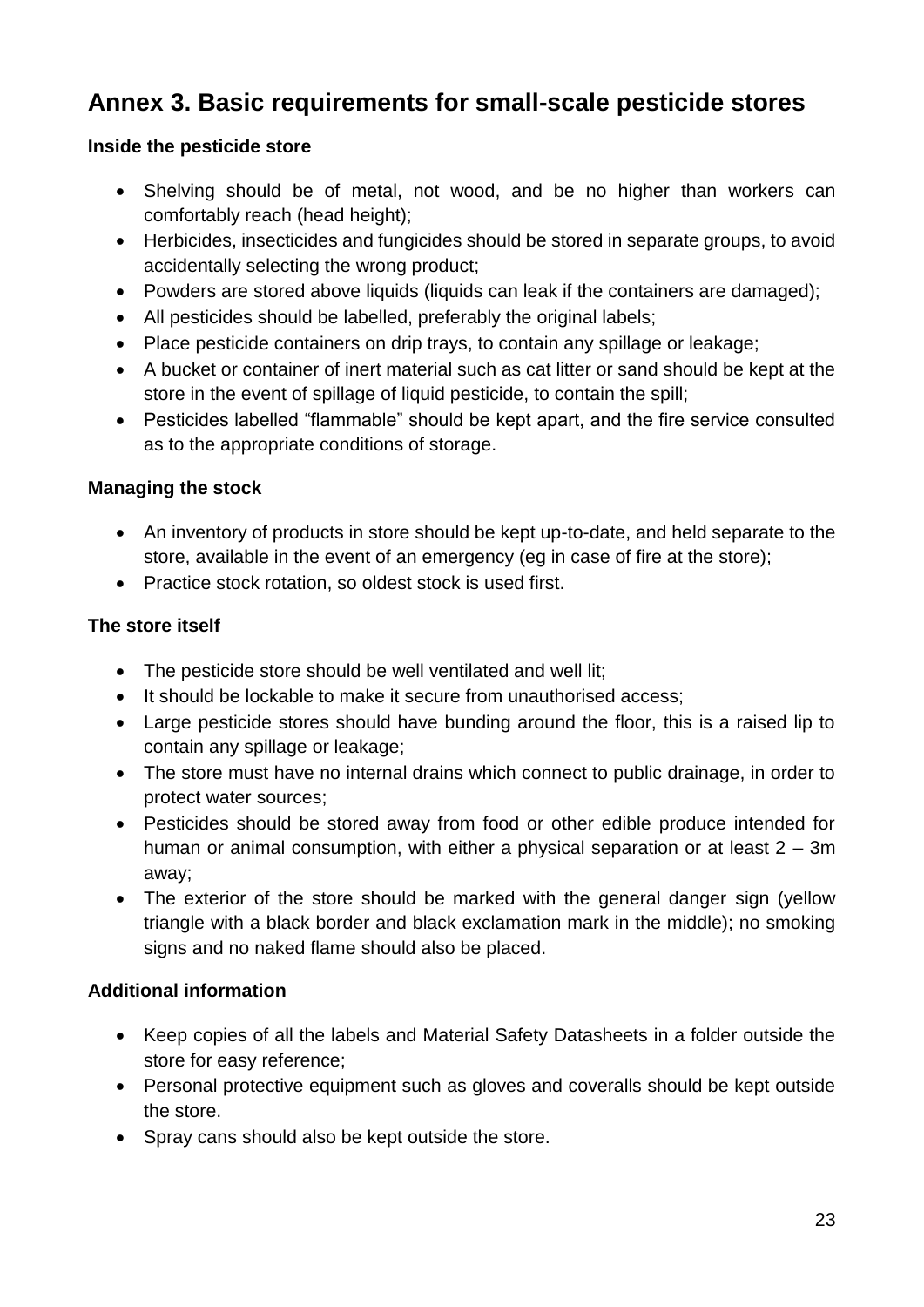## <span id="page-23-0"></span>**Annex 4. Horizon scanning**

### **Background**

In 2016 Defra and the GB Non-native Species Secretariat (NNSS) secured funding over four years (2016-2020) under the FCO's Conflict, Stability and Security Fund (CSSF) to help the development of comprehensive biosecurity for the Overseas Territories by providing them with access to UK expertise on risk analysis, pathway management, pest identification, horizon scanning, contingency planning, rapid response capability and species management. Work began with a gap analysis of the current biosecurity in each Overseas Territory. This found that the greatest gaps were in *horizon scanning* for future invasive species and pests and *analyses of the pathways of introduction*. Both these elements are key to underpinning future work which will aim to foster preparedness for the horizon species, developing cost-effective pathway action or contingency plans where appropriate for each Overseas Territory.

#### **What is horizon scanning?**

The aim of horizon scanning is to predict the likelihood of the arrival and establishment of new non-native species that are most likely to impact biodiversity and ecosystems or impact socio-economically (agricultural production, livestock and public health) in the next 5-10 years.

The work covers all three environments (terrestrial, freshwater (where relevant) and marine) and also all species across the taxonomic spectrum (invertebrates, vertebrates and plants), with the exception of human, plant and animal pathogens.

#### **Why do it?**

Being able to predict which damaging species are most likely to arrive in the next 5-10 years and by which pathways allows resources to be targeted strategically at these pathways. It allows limited resources to be allocated very cost-effectively.

#### **How is it done?**

The concept of doing horizon scanning is quite simple and involves resolving four questions:

- 1. What non-native species are already present?
- 2. What are the pathways by which new non-native species could arrive, and where would they come from?
- 3. What species could use these pathways which aren't already present?
- 4. Which of these new non-native species are most likely to harm our island environment, economy or public health?

From the results of questions 1 to 4, a further question is then asked:

5. How can the risk of their arrival be reduced?